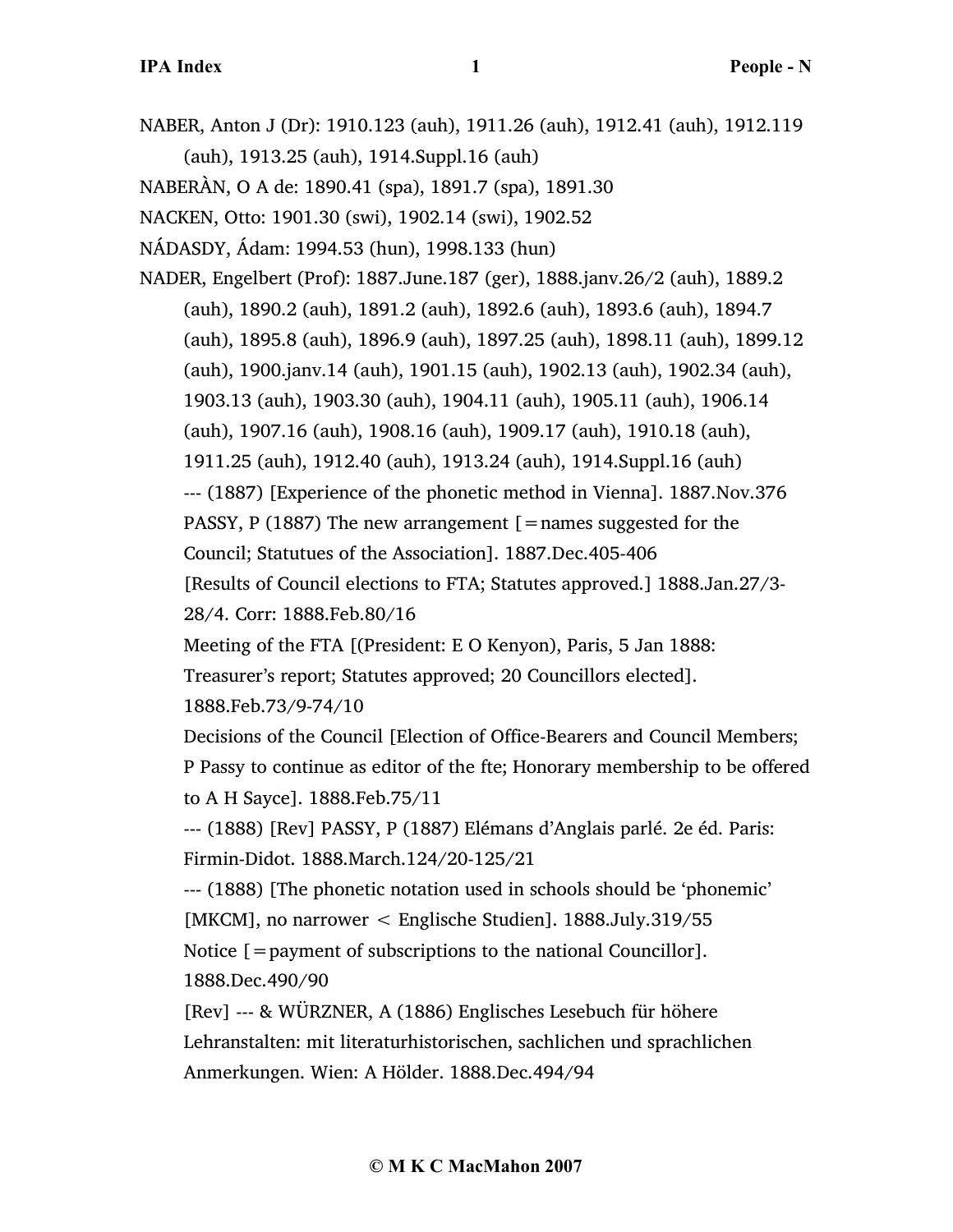[Spec(Stud)] English. Spring < --- & WÜRZNER, A Elementarbuch der englischen Sprache]. 1889.51 KLINGHARDT, H (1889) [Rev] --- & WÜRZNER, A (1889) Elementarbuch der englischen Sprache. Wien: Alfred Hölder. 1889.91-92 [List of candidates for election to Council (1890) and voting arrangements]. 1889.96-97 [Results of Council elections (1890)]. 1890.9 Question administrative  $[=$  call for nominations to Council (1891)]. 1890.89-90 [List of candidates for election to Council (1891) and voting arrangements]. 1890.101-102 [Results of Council elections (1891)]. 1891.10-11 --- (1891) [Results of modern language teaching reforms in Austrian Realschulen]. 1891.13-14 [Councillors' views on whether the IPA should affiliate with La Société de réforme orthographique: ARAUJO, F, BALASSA, J, SOAMES, L, ---, ROUSSEY, C.] 1891.44 PASSY, P (1891) [Rev] --- (1891) Lautschrift-Texte zur Nader und Würzner: Elementarbuch der englischen Sprache, Kap 1-8. Wien: A Hölder. 1891.107 [List of candidates for election to Council (1892)]. 1891.122 [List of candidates for election to Council (1892) and voting arrangements.] 1891.134-135 [Results of election to Council (1892): voting figures.] 1892.12-13 --- (1892) Über einen Versuch mit Lautschrifttexten im englischen Anfangsunterricht 1892.62-63, 1892.78-80 PASSY, P (1892) Réponse aux propositions concernant le déficit. 1892.158- 159 [List of Office-bearers 1893: President: VIËTOR, W, Vice-Presidents: VIANNA, A R G, WULFF, F, Secretary/Treasurer: PASSY, P; Council members]. 1893.12 --- (1893) Bilder im Unterricht [=résumé of lecture in Vienna by A Würzner on the use of pictures etc in modern language teaching]. 1893.74- 75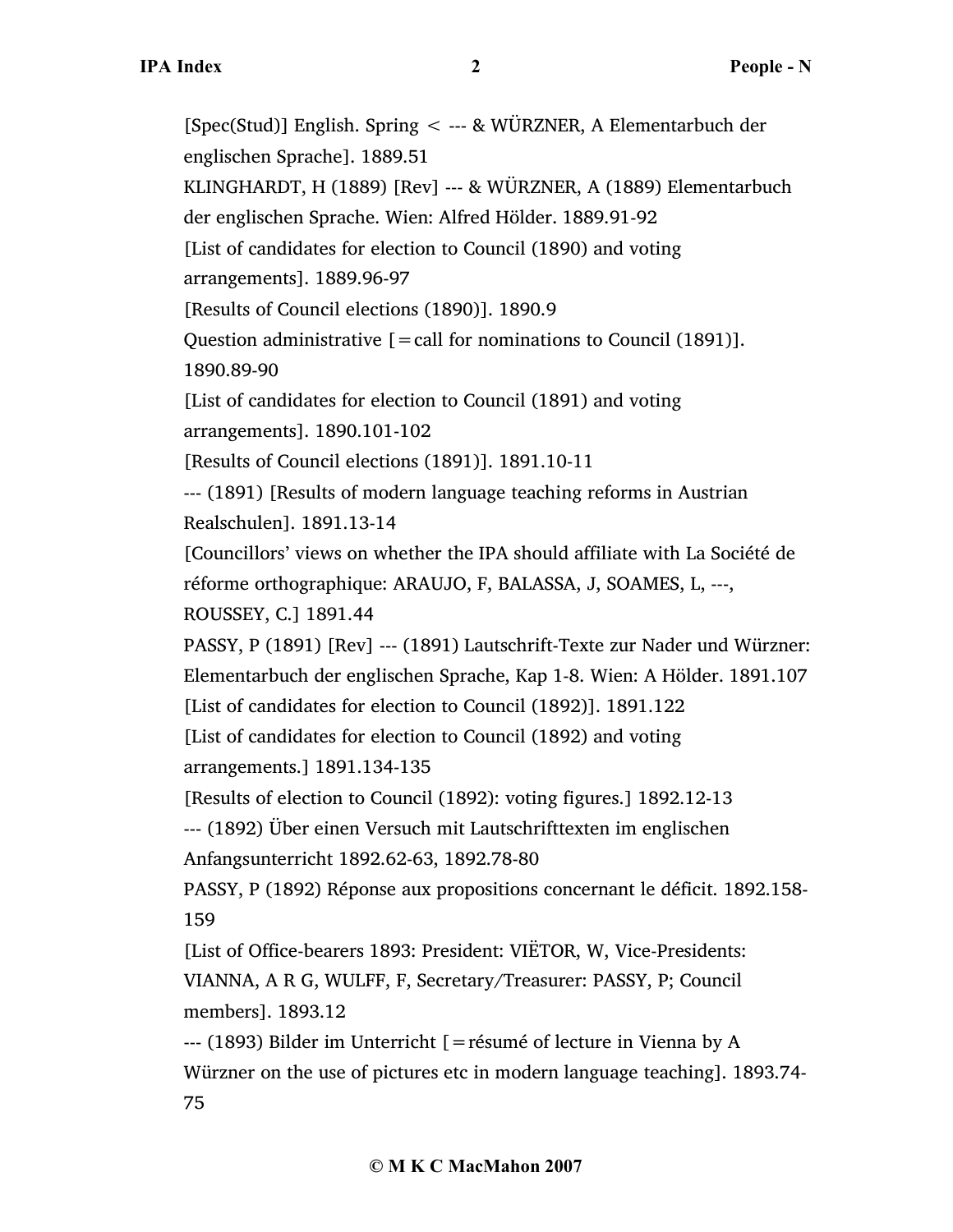--- (1893) Vom Wiener Philologen Tag [=42 Versammlung deutscher Philologen und Schulmänner, Vienna, June 1892]. 1893.100-103. Corr: sept 1893.125

[Boîte aux lettres]. 1893.108

--- (1893) Lautschrift [=use of phonetic transcriptions in ---

Lautschrifttexte zu Nader und Würzner, 1891]. 1893.167

[Results of election to Council (1894): Honorary members: STORM, J, WULFF, F]. 1894.14-15

--- (1894) [Q&A: German (A) - use of Frakturschrift in Germany and Austria]. 1894.76

--- (1894) [Q&A: German (A) - position of primary stress in SUBSTANTIV, SINGULAR, PLURAL, IMPERFEKTUM, PERFEKTUM, PHONETIK, KOMPARATIV, SUPERLATIV]. 1894.77

--- (1894) [Q&A: German (A) - pronunciation of UNGARN and UNGARISCH]. 1894.77

--- (1894) Reform in Österreich [=work of Würzner, Schipper, Minor, Mayer-Lübke, von Weilen, Detter, Morrisson]. 1894.116-117

[Composition of Council (1895): President: VIËTOR, W, Vice-Presidents:

VIANNA, A R G, WULFF, F, Secretary/Treasurer: PASSY, P; other members listed.] 1895.16

--- (1895) Vorteile der Lautschrift [< WEITZENBOECK, G Tagebuch des französischen Unterrichtes in der ersten Klasse (53 Jahresbericht der Steiermärkischen Landes-Oberrealschule in Graz) 1895.58-59

--- (1895) Zur Schreibfreiheit im MF 1895.142-145

[Results of Council election (1896): Honorary member: VIËTOR, W;

Council to operate over a 2-, not a 3-year period.] 1896.19

PASSY, P (1896) [Reply to question by E Nader about La méthode Gouin]. 1896.50

PASSY, P (1896) Propositions  $\mathfrak{f} =$  publicity: suggested change in the format of the ft; method of introducing phonetic transcription to newcomers; proposal to publish Mélanges phonétiques or Mélanges de methodologie linguistique; views of SPIESER, J, WESTERN, A, VIANNA, A R G, WULFF, F, ARAUJO, F, --- ;Comm: PASSY, J.] 1896.61-65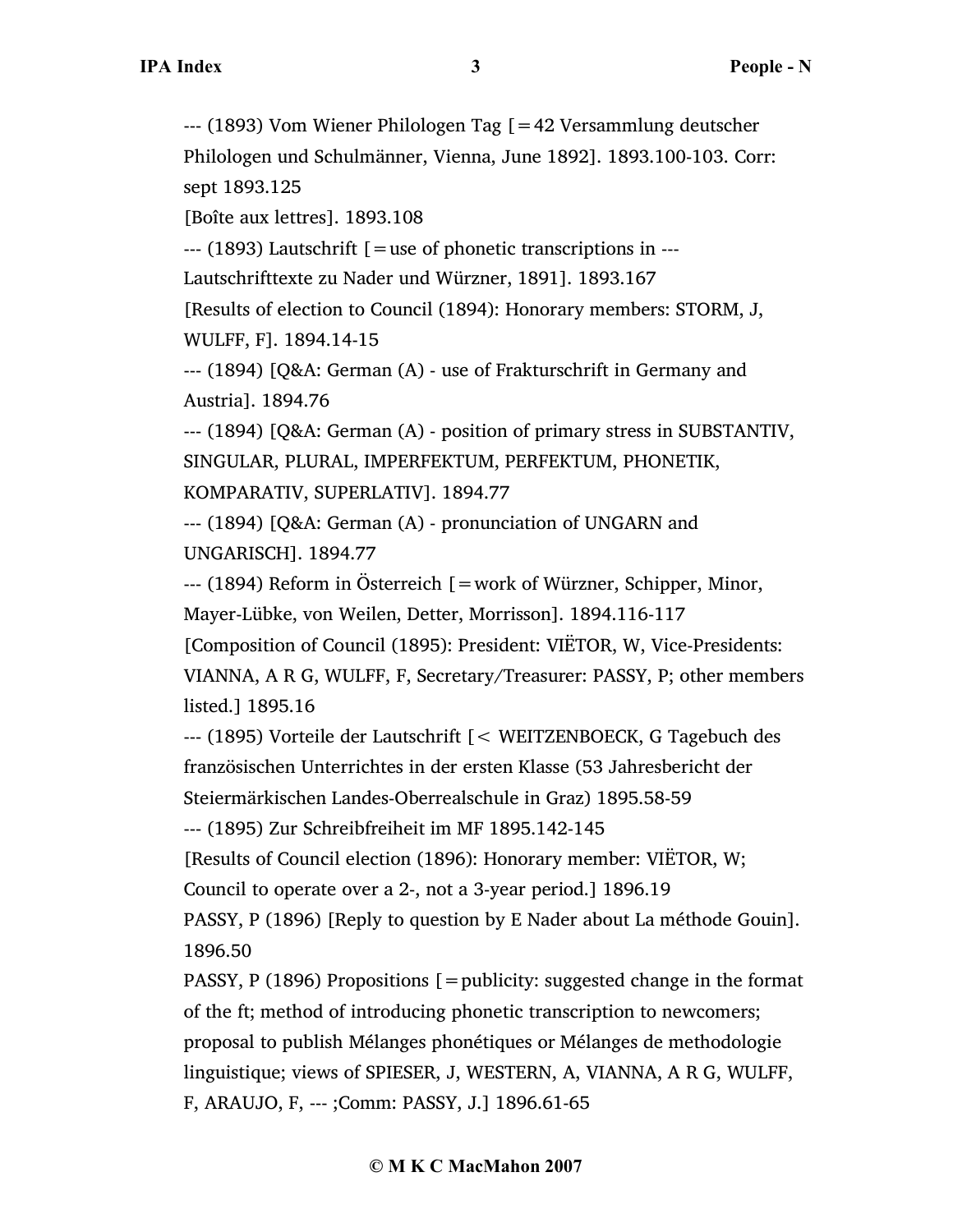[Composition of Council (1897): President: VIËTOR, W, Vice-Presidents: VIANNA, A R G, WULFF, F, Secretary/Treasurer: PASSY, P; other members listed.] 1897.36

Élections du Conseil [for 1898: Honorary Member: VIËTOR, W; other members listed]. 1898.23-24

Conseil [composition of Council for 1899: President: VIËTOR, W, Vice-Presidents: JESPERSEN, O, VIANNA, A R B, Secretary/Treasurer: PASSY, P; other members listed]. 1899.24

--- (1899) Die Reform in Österreich 1899.100-101. Corr: 1899.164 Résultats des élections [Council elections for 1900: Honorary members: KEWITSCH, G, van HAMEL, A-G; other members listed]. 1900.janv.24-25 --- (1901) [Rev] BREKKE, K O & WESTERN, A [eds] (1900) Udvalg af Engelske Forfattere til brug for Gymnasiets første klasse med anmerkninger. Kristiania: Det Norske Aktierforlag. 1901.109-110 Résultats des élections [Honorary members: KEWITSCH, G, WULFF, F; other members listed]. 1902.24-25

Résultats des élections [honorary members: VIËTOR, W, KEWITSCH, G; President: VIËTOR, W, Vice-Presidents: LLOYD, R J, JESPERSEN, O, Secretary: PASSY, P, Treasurer: LUND, S; other members listed.] 1904.34- 35

Propositions des conseillers. Alphabet [MONSEUR, E, JESPERSEN, O, VIANNA, A R G, WULFF, F, WESTERN, A, VIËTOR, W, THUDICHUM, C, LLOYD, R J, ---}. 1904.65-67

Propositions des conseillers. Alphabet [MONSEUR, E, JESPERSEN, O, VIANNA, A R G, WULFF, F, WESTERN, A, VIËTOR, W, THUDICHUM, C, LLOYD, R J, ---]. 1904.65-67

Élections du Conseil [=honorary membership: KEWITSCH, G; other members listed]. 1906.25-26

Décisions officielles:  $[=(i)$  Council election results (ii) W Viëtor as President, R J Lloyd and O Jespersen as Vice-Presidents, P Passy as Secretary, S Lund as Treasurer]. 1906.30-31

Avis de nos conseillers [...proposal to increase membership of Council to 30]. 1906.42-46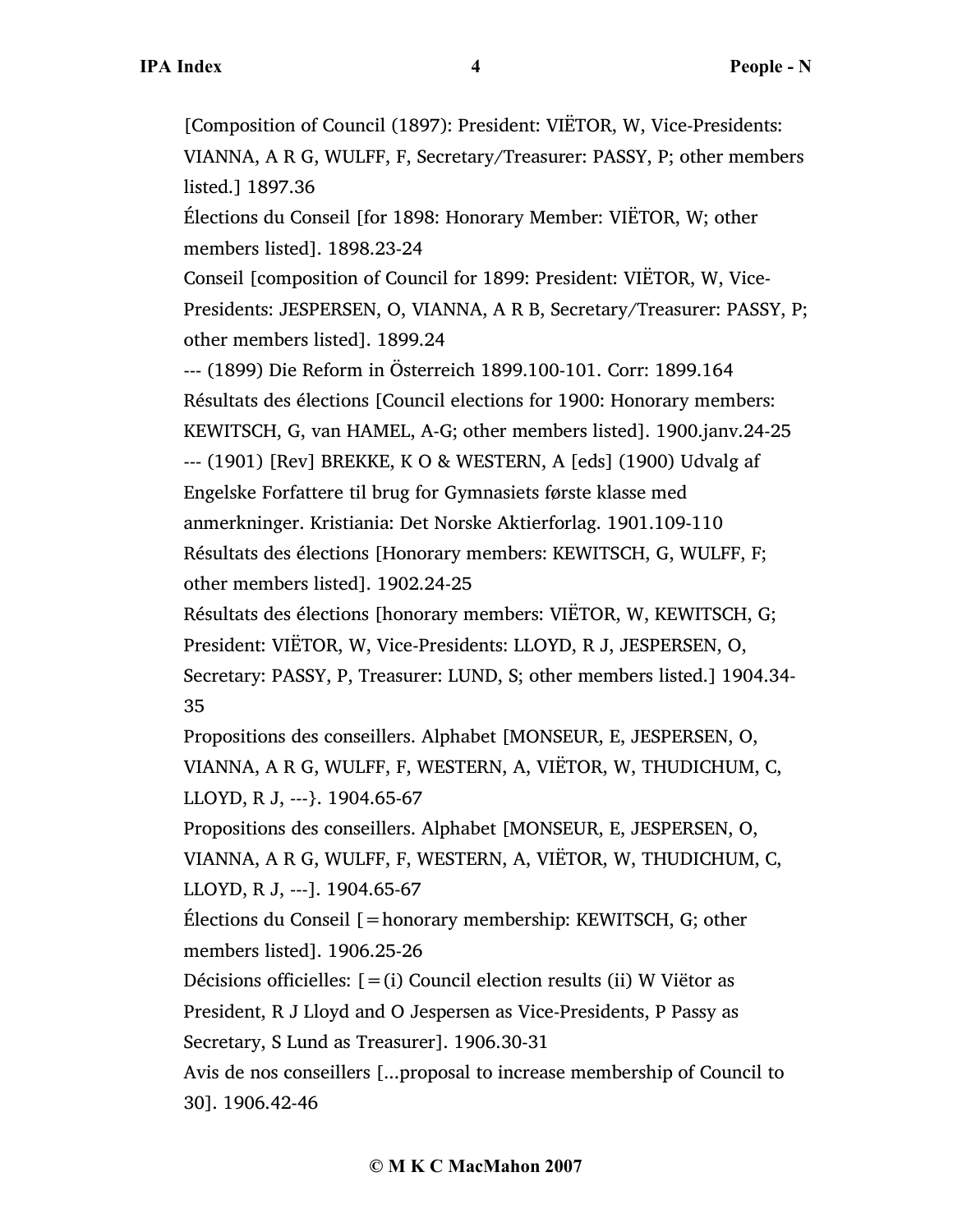[Election results]. 1908.29-30

[Membership of Council 1908]. Exposé des Principes (1908). 1908.Suppl.2- 3

[Election results]. 1910.32-33

PASSY, P (1912) The Principles of the International Phonetic Association. 1912.Suppl.sept-oct.1-40

The Principles of the International Phonetic Association. 1912.Suppl.septoct.4

[Election results]. 1912.18-19

[Election of Council; composition of present Council; Proposals: Honorary membership for BREUL, K; phonetic symbols to be printed on cards (<MILLS-BAKER, F); articles in orthography in the mf; alphabet; deficit]. 1912.89-91

[Council decisions: Executive committee; Honorary membership for BREUL, K; editors to be allowed to refuse 'une annonce...mauvaise'; proposal by MILLS-BAKER,F; articles in orthography in the mf; alphabet;

see 1912.89-91]. 1912.114-115

[Councillors' views]. 1912.126-131

[Election results]. 1914.18-19

NAËIJE, J: 1906.16 (net), 1907.19 (net), 1908.19 (net)

NAEF, H: 1897.178 (fra), 1898.4 (fra), 1898.50 (swi), 1899.14 (swi), 1899.54 (auh), 1900.janv.14 (auh), 1900.févr-mars.19, 1900.38 (auh), 1901.15

(auh), 1902.13 (auh), 1903.13 (auh), 1904.12 (auh), 1905.12 (auh),

1906.15 (auh), 1907.17 (auh), 1908.17 (auh), 1909.18 (auh), 1910.18 (auh), 1911.26 (auh), 1912.41 (auh), 1913.25 (auh)

--- (1907) [Rev] VINCENT, C (1907) Manuale di fonetica francese. Catania. 1907.115-117

VINCENT, Carlo (1908) A proposito d'una recensione [see --- 's review of C Vincent, Manuale di fonetica francese, 1907.115-17]. 1908.51-53

--- (1910) A proposito di un nuovo dictionario italiano 1910.155-156

--- (1910) [Rev] WALLENSKOELD, A (1910) La Construction du

complément des comparatifs et des expressions comparatives dans les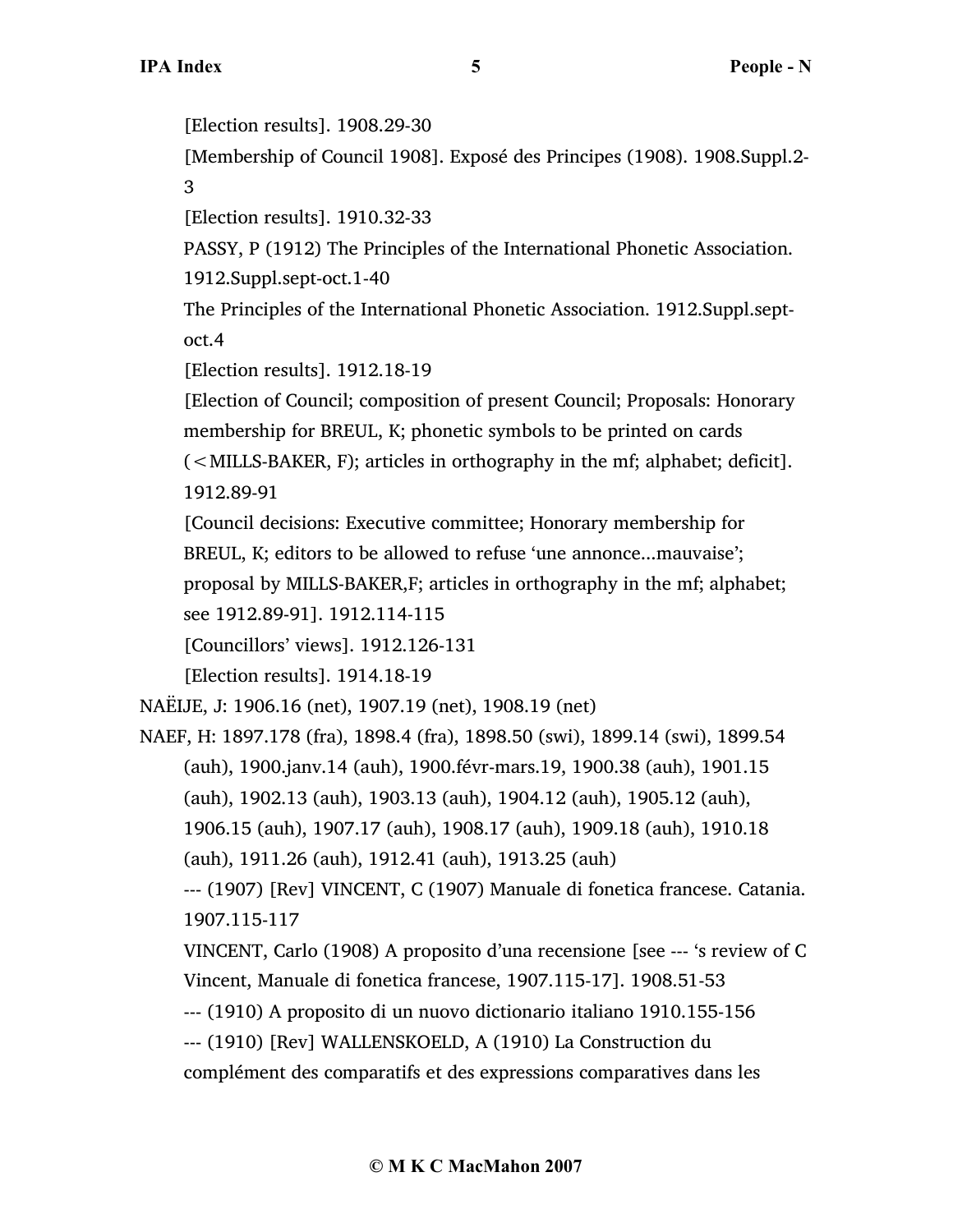langues romanes. [< Mém Soc néo-philol Helsingfors 1909.375-478].

Helsingfors: Société-néophilologique. 1910.157-159

--- (1910) [Rev] MARCHAND, L (1909) Deutsches Lesebuch, 1ère partie (méthode intuitive illustrée). Paris: Larousse. 1910.55-58

--- (1912) [Rev] WULFF, F A (1911) Encore un chapitre de phonétique (Estratto dagli Studi letterari e linguisticí dedicati a Pio Rajna, Firenze

1911). 1912.140-141. See also WULFF, F A (1889)

--- (1912) [Rev] SAVORY, D L (1912) "Geleite, die draußen sind" von

Theodore Zedelius. London: Rivingtons. 1912.141-143

NAENINCKX, A H: 1912.118 (bel)

NAESS, [ ]: 1900.126 (fra), 1901.4 (fra), 1901.47

NAGANO-MADSEN, Yasuko: 2000.121 (swe)

NAGAO, Kyoko: 2000.121 (jap)

NAGAOKA, H: 1913.126 (jap), 1914.Suppl.31 (jap)

NAGARKATTI, K N

BLANDFORD, F G (1928) [Spec] Kanarese [inf=--- , Mysore, Bombay Presidency]. NWS. 1928.74-75

NAGAYA, J: 1909.32 (jap), 1910.31 (jap), 1911.38 (jap), 1912.54 (jap), 1913.41 (jap), 1914.Suppl.32 (jap)

NAGELDINGER, A: 1892.73 (ger), 1893.41 (ger), 1894.6 (ger), 1895.6 (ger), 1895.33, 1902.98 (ger), 1903.11 (ger), 1903.48, 1904.33 (ger), 1905.10 (ger), 1906.12 (ger), 1907.14 (ger), 1908.15 (ger), 1909.16 (ger), 1910.16 (ger), 1911.23 (ger), 1912.38 (ger), 1913.22 (ger), 1913.111

NAGER, Hans: 1909.114 (auh), 1910.18 (auh), 1911.26 (auh), 1912.41 (auh) NAGUÉ, [ ] (Mlle): 1901.29 (fra)

- NAGY, [ ]: 1900.53 (fra), 1901.4 (fra), 1902.4 (fra), 1902.51
- NAGY, Joseph (Dr): 1914.60 (auh)
- NAGLE, K: 1998.133 (eir)

NAHAPETIAN, [ ]

PASSY, P (1898) [Spec] Arménien russe (Transcaucasie). StJ [inf= --- ]. 1898.30

[--- : edition of American songs in af notation]. 1899.149

NAHMAD, Haim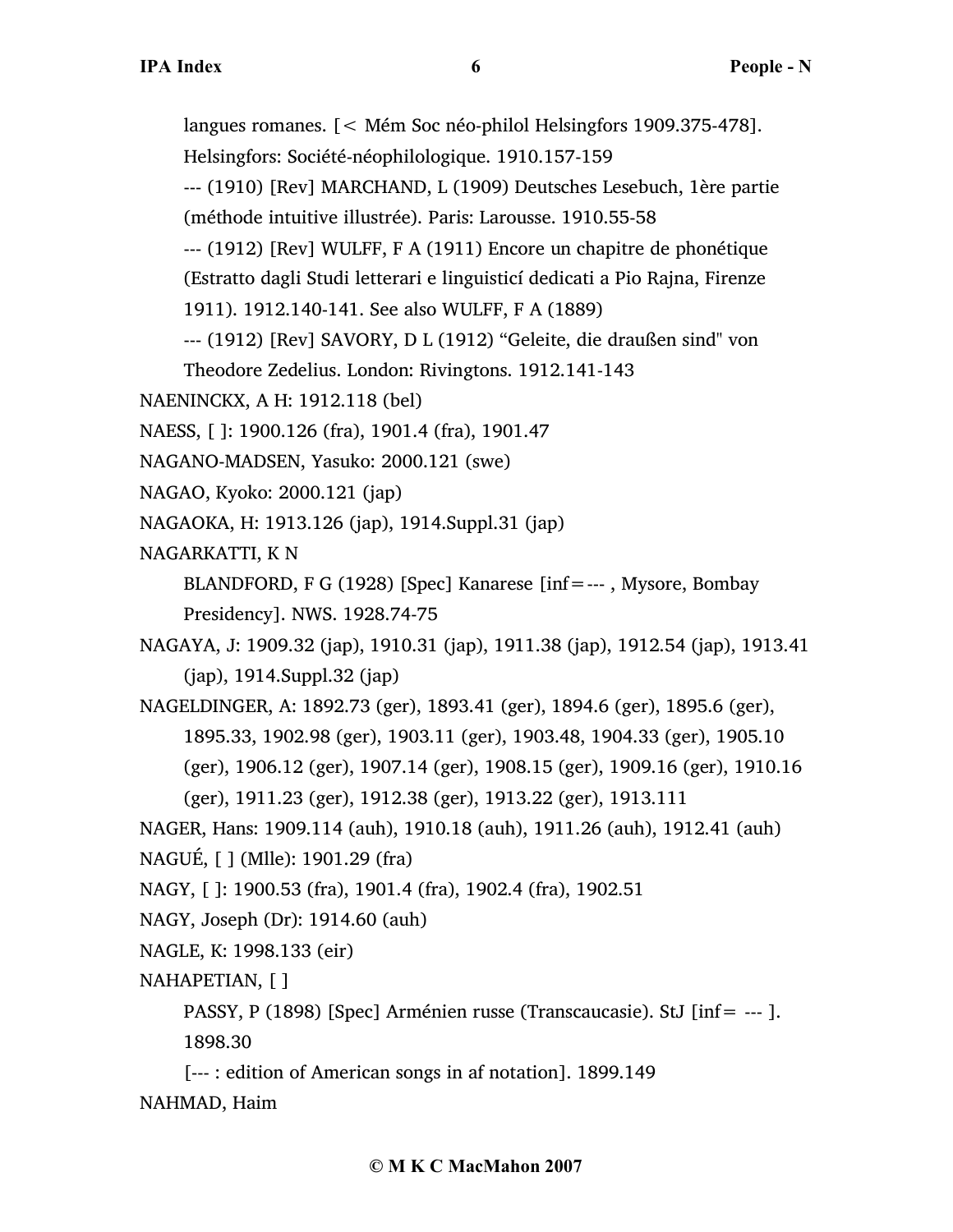RABIN, C (1939) [Spec] Syrian Arabic [Aleppo; inf= --- ]. NWS. 1939.30- 31 NAISH, R: 1898.32 (irl), 1899.6 (irl), 1899.35 NAKAGAWA, Hirosi --- (1995, 1996) A preliminary report on the click accompaniments in |Gui. 1995.49-63, 1996.41-54 [1995 text is a non-final version; see Editor's Note 1996.preliminary matter] NAKAMOTO, Iumio: 1963.38 (usa) NAKAMURA, Michi: 1958.39 (jap) NAKAMURA, Mitsuhiro (Dr): 2005.126 (jap) NAKAZATO, Chieko (Prof): 1998.133 (jap), 2005.126 (jap) NAKAZIMA, Sei (Prof): see KYOTO, University of NALLY, E V: 1955.49 (eir), 1955.Suppl.v (eir), 1961.Suppl.v (eir), 1967.45 (eir), 1970.25 (eir), 1972.Suppl.6 (eir), 1975.Suppl.9 (eir) --- (1971) Notes on a Westmeath dialect [Emper]. 1971.33-38 NANJO, Kensuke (Mr): 1998.133 (jap), 2000.121 (jap), 2005.126 (jap) NAPIER, M E (Miss): 1903.23 (ger), 1903.97, 1903.114 (sco), 1904.6 (sco), 1904.10 (ger), 1904.59, 1904.63 NAPP, [ ] (Mlle): 1900.37 (fra), 1901.4 (fra), 1902.4 (fra), 1902.51 NAPP, L: 1892.129 (ger), 1893.5 (ger) NARAHARI, V: 1908.62 (ind), 1909.31 (ind) NARASIMHAM, K Pantulugaru: 1908.62 (ind), 1909.30 (ind), 1909.72 (ind), 1910.29 (ind), 1911.37 (ind), 1912.54 (ind), 1913.40 (ind), 1914.Suppl.30 (ind) NARASIMHAM, M R Ry D V: 1908.114 (ind), 1909.31 (ind), 1910.30 (ind) NARASIMHAM, Paustulu V: 1908.90 (ind), 1910.30 (ind) NARASIMHIA, A N (Dr): 1940.39 (ind) NARAYANAM, V V (Prof): 1930.73 (cey), 1932.24 (cey), 1934.39 (cey), 1936.43 (cey), 1938.39 (cey), 1938.57

NARAYANAN, Shrikanth (Prof): 2005.129 (usa)

BYRD, Dani & --- (2006) Websites in honour of Peter Ladefoged. 2006.134 NASCIMENTO, [ ]: 1913.127 (fra), 1914.Suppl.3 (fra)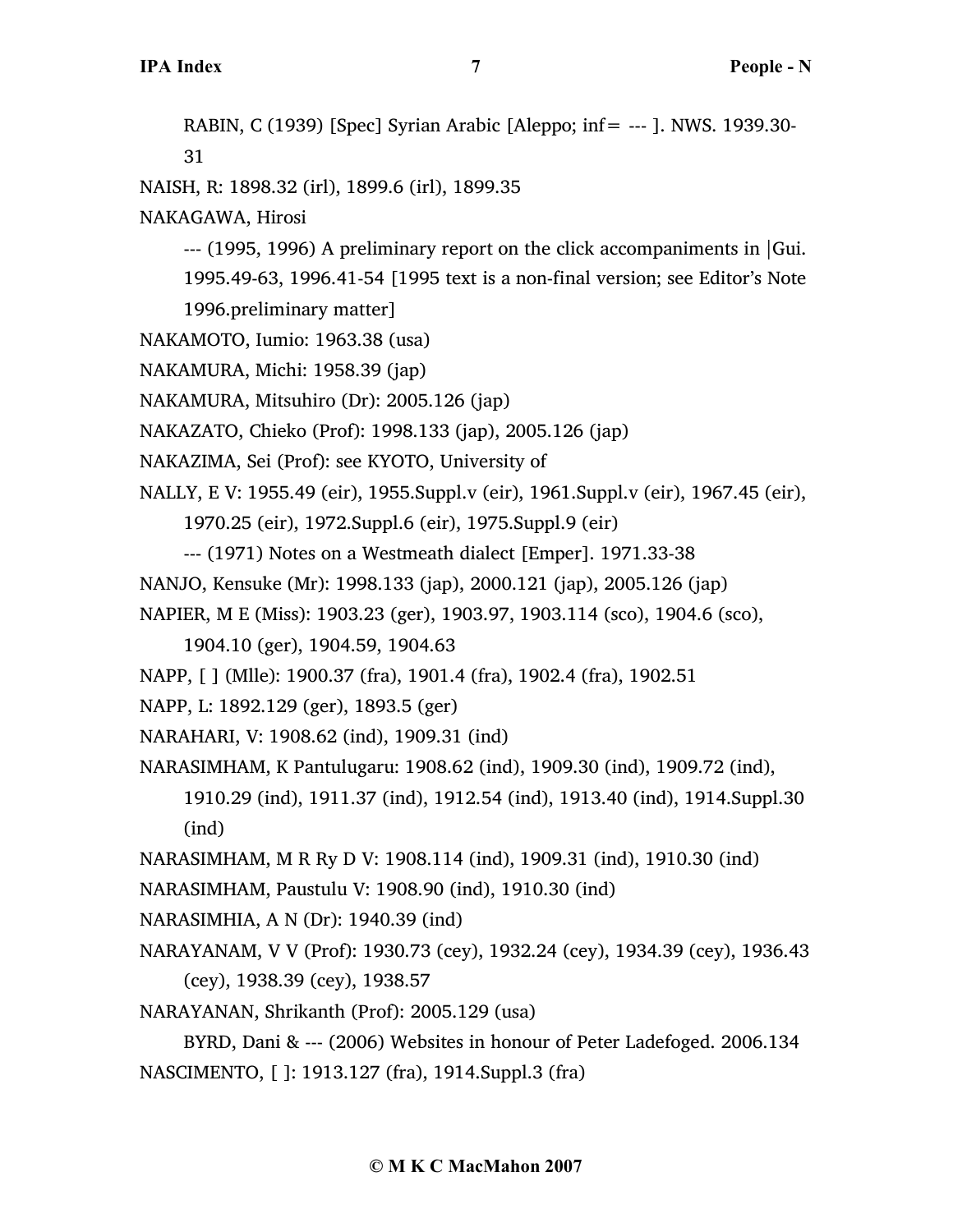NATHAN, Geoffrey S (Prof): 1994.53 (usa), 1988.133 (usa), 2000.121 (usa), 2005.129 (usa)

--- (2001) Clicks in a Chinese nursery rhyme. 2001.223-228

--- (2004) [Rev] DELL, François & ELMEDLAOUI, Mohamed (2002).

Syllables in Tashlhiyt Berber and in Moroccan Arabic. Dordrecht & Boston: Kluwer Academic Publishers. 2004.215-217

NATTSÉN, Theodore: 1889.17 (swe), 1890.6 (swe), 1890.30 (swe), 1891.7

(swe), 1892.10 (swe), 1893.10 (swe), 1894.11 (swe), 1895.12 (swe),

1896.14 (swe), 1897.31 (swe), 1898.18 (swe), 1899.18 (swe), 1900.janv.19

(swe), 1901.20 (swe), 1902.19 (swe), 1902.34 (swe), 1903.18 (swe),

1904.16 (swe), 1905.16 (swe), 1906.20 (swe), 1907.22 (swe), 1908.23

(swe), 1908.42 (swe), 1909.24 (swe), 1910.24 (swe), 1911.32 (swe),

1912.47 (swe), 1913.31 (swe), 1914.Suppl.21 (swe)

[--- & NATTSEN, [ ] (Fru): seasonal greetings]. 1914.11

NAUDÉ, A D (Mrs): 1961.49 (saf), 1962.40

NAUHAUS, W: 1911.95 (ger), 1911.129 (ger), 1912.34 (ger), 1913.18 (ger),

1914.Suppl.11 (ger)

NAUMANN, H: 1928.64 (ger), 1930.14 (ger), 1932.16 (ger)

NAUMANN, J L: 1939.58 (eng), 1944.12

NAVARRO JENARO, R: 1900.janv.23 (chl), 1900.86, 1904.20 (chl), 1905.20 (chl), 1906.24 (chl), 1907.27 (chl), 1908.28 (chl), 1909.30 (chl), 1910.29 (chl), 1911.36 (chl), 1912.53 (chl), 1913.39 (chl), 1914.Suppl.29 (chl)

NAVARRO TOMÁS, Tomás

BROWN, A G (1927) [Rev] --- (1926) Manual de Pronunciación Española. 3 ed corr y aumentada. Madrid: Junta para Ampliacion de Estudios e Investigaciones Cientificas, Centro de Estudios Historicos. 1927.29-30 BROWN, A Grant (1928) [Rev] --- & ESPINOZA, A M (1926) A Primer of Spanish Pronunciation. Prólogo by R M Pidal. Chicago, New York etc: B H Sanborn & Co. 1928.72-73

NAVAS, Elvira (Miss): 1961.49 (wal)

NAVRÁTILOVÁ, Marie (Mlle): 1906.54 (auh), 1907.17 (auh), 1907.90

NAWABHAI, A (Miss): 1913.65 (ind), 1914.Suppl.30 (ind)

NAY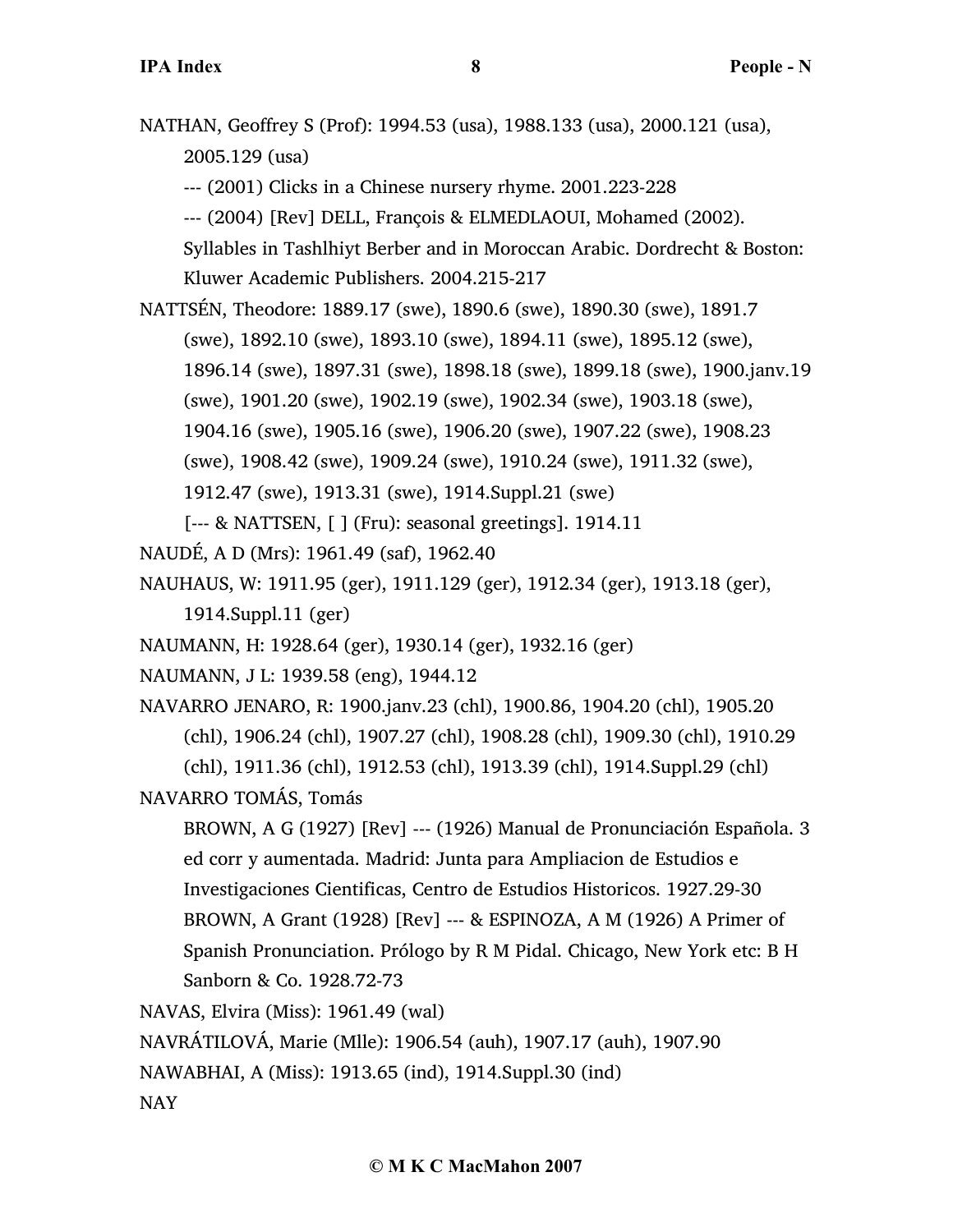PASSY, P (1898) [Spec] Patois béarnais de St-Abit, près Nay. StJ [inf= Mme [ ] Planchon]. 1898.146

NAYAK, Kailash Chandra: 1998.133 (ind)

- NAYLOR, J A: 1955.49 (eng), 1955.Suppl.iv (eng), 1956.55 (fra), 1958.24 (eng), 1959.23 (eng), 1961.Suppl.iv (eng), 1963.21 (eng)
- NAYLOR, J W: 1961.23 (eng), 1961.Suppl.iv (eng), 1962.40 (eng), 1965.17 (eng), 1967.22 (eng), 1969.23 (sau), 1972.Suppl.13 (eng), 1975.Suppl.17 (eng), 1978.Suppl.11 (lib), 1981.Suppl.11 (lib)

NEAREY, Terrance M (Prof): 2000.121 (can), 2005.125 (can)

--- & ROCHET, B L (1994) Effects of place of articulation and vowel context on VOT production and perception for French and English stops [inf= 10 Canadian English speakers, 8 European French speakers]. 1994.1-19(i)

NED O' NICKS

HOPWOOD, D (1929) [Spec] Lancashire dialect (Blackburn district).

Extracts from Ned o' Nicks, Coddle's Busy Neet. 1929.19

NEDERKORN, W: 1897.110 (ger), 1898.33 (ger), 1899.10 (ger), 1899.35

- NEEDLER, G H (Dr): 1894.85 (can), 1895.15 (can), 1895.33
- NEEDLER, Geoffrey D: 1965.17 (usa), 1967.45 (usa)
- NEELY, G: 1938.57 (usa), 1942.11

NEFF, T L (Prof): 1912.77 (usa), 1913.36 (usa), 1914.Suppl.26 (usa)

NEFFGEN, H: 1904.86 (ger), 1905.10 (ger)

- --- (1904) [Spec] Die Sprache der Samoainseln. Das Gleichnis vom barmherzigen Samaritan (Lukas X, 30f). 1904.123-124
- NEGRET, Juan B: 1930.73 (col), 1932.23 (col), 1934.38 (col), 1936.42 (col), 1938.38 (col), 1942.11

NEGUS, Victor Ewings (Sir)

JONES, S (1930) [Rev] --- (1928) The Mechanism of the Larynx. With an introduction by Sir Arthur Keith. London: Heinemann. 1930.34

- NEIDLINGER, W (Mrs): 1930.17 (usa), 1932.20 (usa), 1934.35 (usa), 1936.40 (usa), 1938.36 (usa), 1949.12 (usa)
- NEILL, Minnie (Miss): 1909.94 (fra), 1910.4 (fra), 1910.27 (usa), 1910.67,
- 1911.35 (usa), 1912.50 (usa), 1913.36 (usa), 1914.Suppl.26 (usa) NEILL, Minnesota F (Miss): IPA exam result (German). 1909.77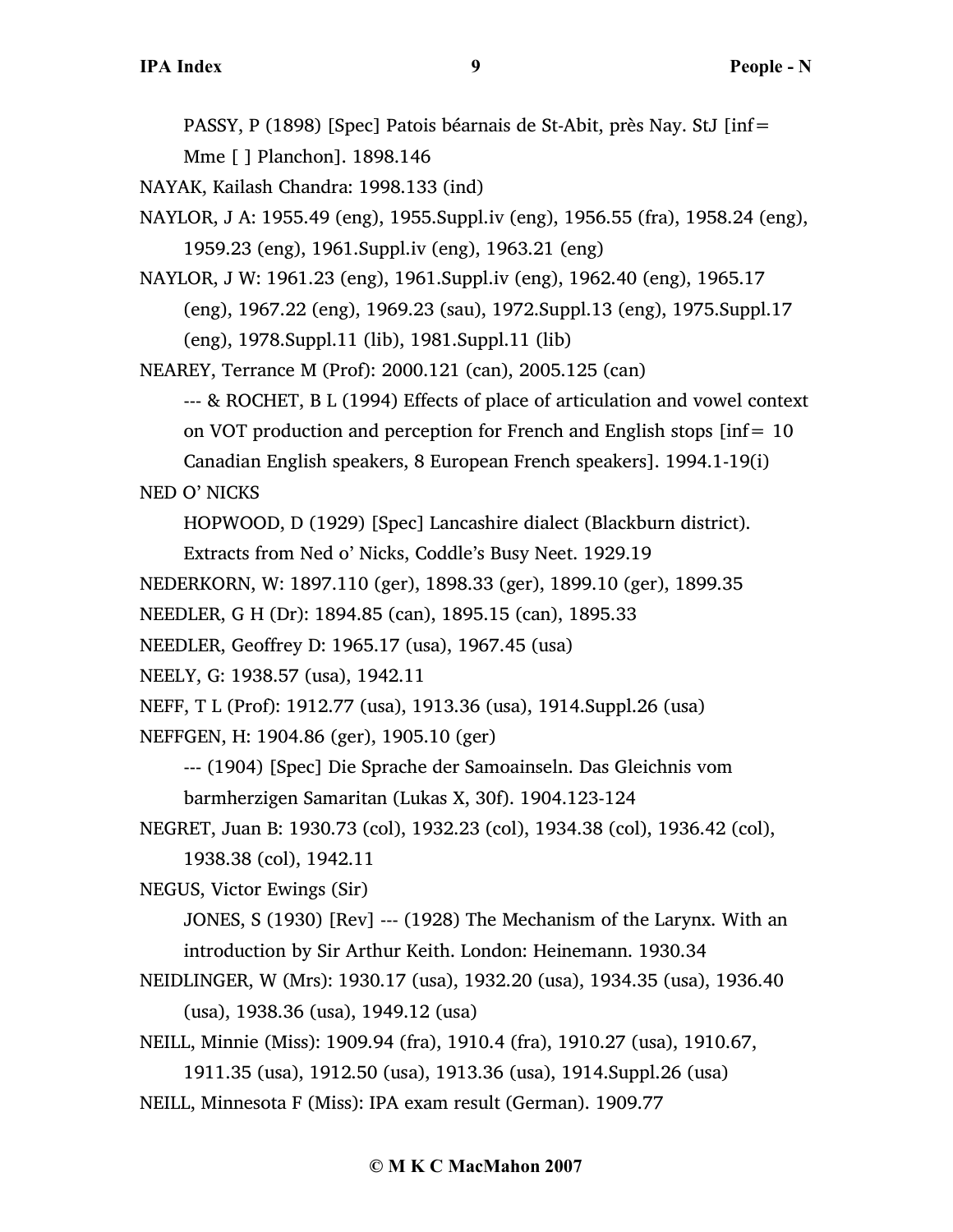NEIRA, Mercedes: 1914.Suppl.29 (chl)

NELSON, Jeannette M (Ms): 1990.ii.60 (eng), 1994.53 (eng), 1998.133 (eng)

NEMES, M (Miss): 1912.133 (auh), 1913.25 (auh), 1914.Suppl.16 (auh)

NEMSER, William: 1953.25 (usa), 1955.Suppl.ix (usa), 1966.19 (usa)

NENAROKOMOFF, E (Frl): IPA exam result (German). 1913.125

```
NENCIONI, Enrico
```
CAMILLI, A (1951) [Spec(Stud)] Italiano. Roma < --- . 1951.24

NEOVIUS, Tilly (Mlle): IPA exam result (French). 1912.131

NERCHÉ, P: 1907.53 (ger), 1908.15 (ger), 1908.63

NERVO, Amado

STIRLING, W F (1951) [Spec(Stud)] Español. Transcripción estrecha. < --- . 1951.47

NEŠIĆ, Vera (Mrs): 1965.34 (yug)

NETHERCOTT, G: 1951.26 (sco), 1952.Suppl.ii (sco), 1955.Suppl.ii (sco),

1958.24

NETO: see DE CARVALHO NETO; NEWLANDS NETO

- NEU, Anton: IPA exam result (German). 1913.125
- NEUBERT, Albert: 1912.118 (ger), 1913.22 (ger)

NEUENDORFF, B (Dr): 1913.149 (ger), 1914.Suppl.14 (ger)

NEUHAUS: see JINDRICHUV-HRADEC/NEUHAUS

NEUHAUS, Gisela M (Dr): 1990.ii.60 (ger), 1994.53 (ger), 1998.133 (ger)

NEUHAUS, H Joachim (Prof): 1990.ii.60 (ger), 1994.53 (ger), 1998.133 (ger)

NEUHÖFER, P: 1902.11 (ger), 1903.11 (ger), 1903.48

NEULING, [ ]: 1904.10 (ger), 1904.60, 1905.10 (ger), 1906.12 (ger), 1907.14 (ger), 1908.15 (ger), 1908.63

NEUMAN ~ NEUMANN, Karin: 1897.73 (fin), 1898.19 (fin)

- NEUMANN: see also NEUMAN  $\sim$  NEUMANN
- NEUMANN, [ ] (Mlle): 1898.150 (fra), 1899.4 (fra), 1900.janv.4 (fra), 1900.févrmars.19
- NEUMANN, W (Frl): 1901.25 (ger), 1902.11 (ger), 1902.51
- NEUMEYER, J: 1906.30 (ger), 1907.14 (ger), 1907.34
- NEUSE, Klara (Frl): 1902.73 (fra), 1902.98 (ger), 1903.11 (ger), 1904.10 (ger),
	- 1905.10 (ger), 1906.12 (ger), 1907.14 (ger), 1908.15 (ger), 1909.16 (ger),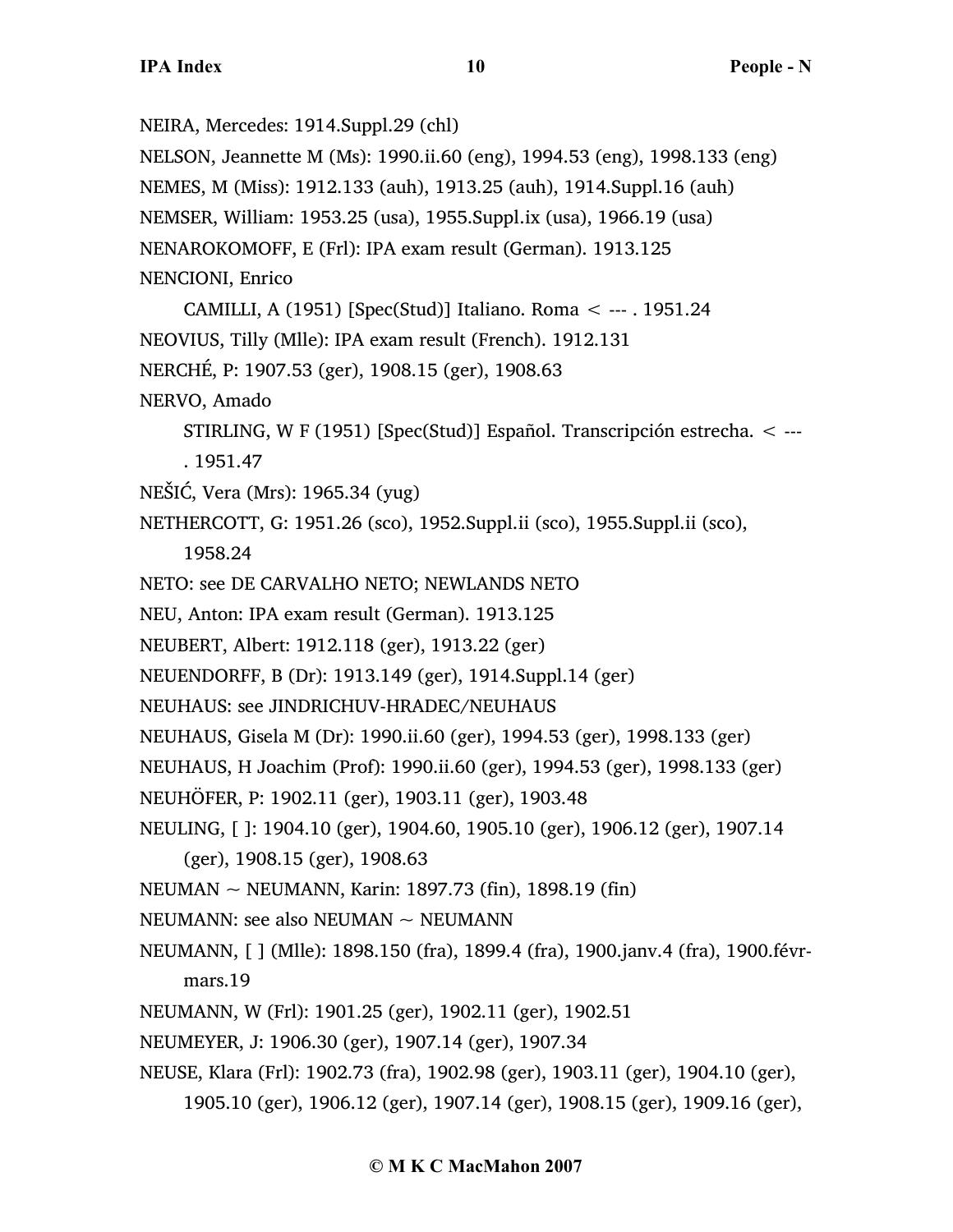1909.95 (ger), 1910.16 (ger), 1911.23 (ger), 1912.38 (ger), 1913.22 (ger), 1914.Suppl.14 (ger) NEVES DA CUNHA, D (Dr): 1964.16 (brz) NEVILLE, Eva (Mlle): 1899.33 (fra), 1900.janv.5 (fra), 1900.févr-mars.19 NEWBAUER, Will: 1912.154 (usa), 1913.36 (usa), 1914.Suppl.26 (usa) NEWCOMBE, [ ] (Miss) Cours de phonétique à L'École des Hautes Études: ... --- on Cockney vowels]. 1896.21 NEWCOMER, Jean (Miss): 1913.86 (usa), 1914.Suppl.26 (usa) NEWFOUNDLAND, Memorial University of, St John's, Library (can): 1969.22, 1972.Suppl.2, 1975.Suppl.4, 1978.Suppl.4, 1981.Suppl.4 NEWLANDER, John Thor: 1966.39 (usa), 1968.23 (usa), 1970.25 (usa), 1970.52 (usa), 1972.Suppl.15 (usa), 1975.Suppl.20 (usa) NEWLANDS NETO, T S: 1953.45 (eng) NEWMAN, [ ] (Prof) [... --- in favour of moderate reform of English orthography]. 1886.Aug.[3] NEWMAN, Carlos PASSY, P (1896) [Rev] --- (1896) Notas sueltas sobre la 'Pena de Muerté, qon un apéndize de F H Bradley intitulado 'Algunas refleqziones sobre el quastigo'. Santiago de Chile: Imprenta Barzelona. 1896.96-97 NEWMAN, Daniel (Dr): 2006 [IPA-Rec] NEWMAN, Elizabeth M (Miss): 1957.43 (eng), 1961.Suppl.iv (eng) NEWMAN, John (Dr): 1990.ii.60 (nzl), 1994.53 (nzl), 1998.133 (nzl), 2000.121 (nzl) BRITAIN, David & --- (1992) High rising terminals in New Zealand English. 1992.1-11 NEWMAN, John B (Dr): 1953.25 (usa), 1955.Suppl.vii (usa), 1961.Suppl.ix (usa), 1969.23 (usa), 1970.25 (usa), 1972.Suppl.15 (usa), 1975.Suppl.20 (usa), 1978.Suppl.21 (usa) --- (1954) [Spec] Nigerian English. [inf= native Igbo, 15 yrs Eng in Nigeria, 1½ yrs in New York City.] Misc. 1954.7

NEWMAN, K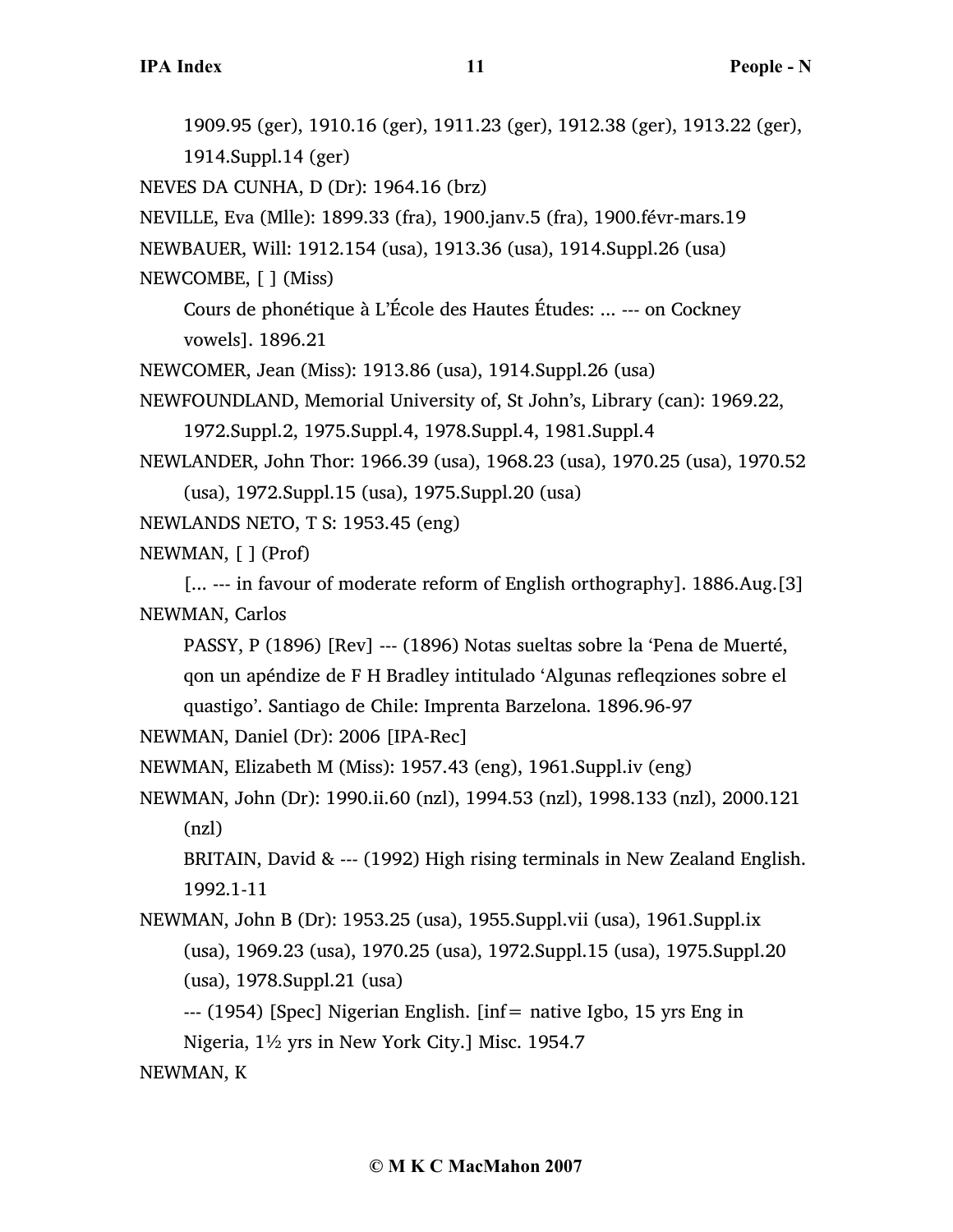PASSY, P (1896) [Rev] SALAZAR, A & --- (1896) Kosto komparatibo en

Chile des Gas i de la Elektrizidad, komo sistemas de distribuzion de enerjía.

Santiago de Chile: Impr Moderna. 1896.97

NEWMARK, Leonard: 1956.27 (usa), 1961.Suppl.xi (usa), 1962.40 (usa),

1963.39 (usa)

NEWTON, G

(1999-2003) Council. 2000.June & Dec.prelim matter

(1999-2003) Council. 2001.Dec.prelim matter

(1999-2003) Council. 2002.June & Dec.prelim matter

(1999-2003) Council. 2003.June & Dec.prelim matter

NEWTOWN, R G (Dr): 1952.18 (eng), 1952.Suppl.iv (eng)

NEWTOWNABBEY: see NORTHERN IRELAND POLYTECHNIC/ULSTER

COLLEGE

NEY, William I: 1979.46 (usa), 1981.Suppl.21 (usa)

NGCONGWANE, S D (Prof): 1983 (saf) [IPA-Rec]

NGONGA-KE-MBEMBE, Hubert

DEMOLIN, Didier, --- & SOQUET, Alain (2002) Phonetic characteristics of

an unexploded palatal implosive in Hendo [infs= 3 speakers]. 2002.1-15

NGUYEN-T-NGOC: 1954.43 (vie), 1955.49

```
NYGUEN, Noël: 1994.53 (swi), 1998.133 (eng)
```
NHU DUONG-DUC: 1962.21 (eng)

NÍ CHASAIDE, Ailbhe N (Prof): 1990.ii.56 (eir), 1994.50 (eir), 1998.133-134,

2000.121 (eir), 2005.126 (eir)

ROACH, Peter (1990) Association business and announcements  $[=$  Council election results]. 1990.Dec.72

(1991-1992) Council (1991-1992). 1991.June.ifc, 1992.ifc

Association News [Association Officers [election of Ailbhe Ní Chasaide as

Vice-President ... ]]. 1992.78-79

(1991) Council. 1991.June, Dec.ifc

- (1992) Council. 1992.ifc
- (1993) Council. 1993.June.ifc
- (1993) Council. 1993.Dec.ifc

(1994) Council. 1994.June.ifc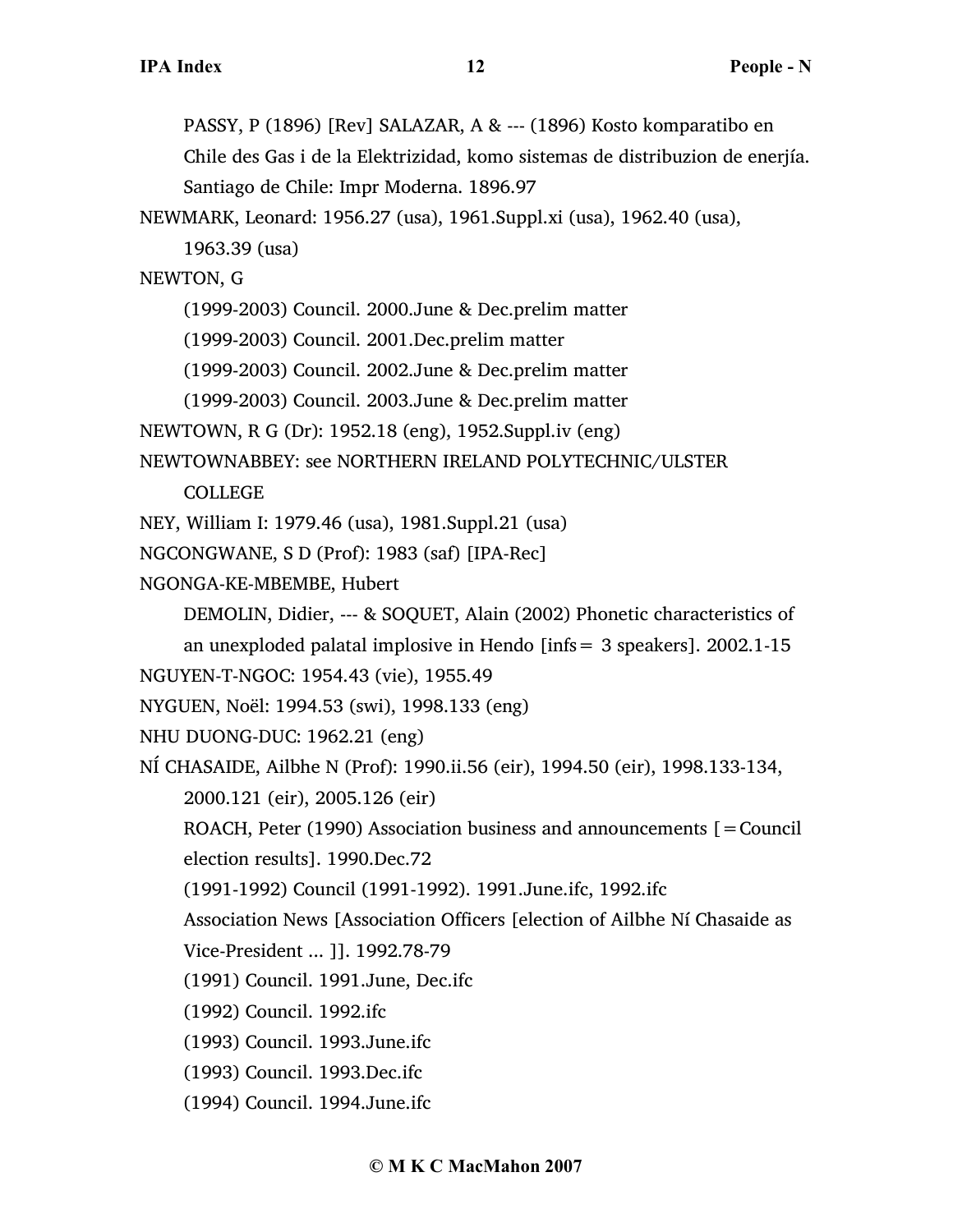(1994) Council. 1994.Dec.ifc

(1995) Council. 1995.June.ifc

(1995) Council. 1995.Dec.ifc

(1995) Council. 1995.Dec.ifc

(1996) Council. 1996.June.ifc

(1996) Council. 1996.Dec.ifc

(1997) Council. 1997.June & Dec.ifc

(1998) Council. 1998.June & Dec.ifc

(1999) Council. 1999.June.ifc

(1999-2003) Council. 2000.June & Dec.prelim matter

(1999-2003) Council. 2001.Dec.prelim matter

(1999-2003) Council. 2002.June & Dec.prelim matter

(1999-2003) Council. 2003.June & Dec.prelim matter

(2003-207) Council. 2004.June:prelim matter, 2004.Dec.prelim matter,

2005.June.prelim matter, 2005.Dec.prelim matter, 2006.June.prelim matter, 2006.Dec. prelim matter

--- (1995) [Illustrations of the IPA] Irish [inf=female, mid-30s, native of Na Doirí Beaga, Gaoth Doghair, County Donegal; includes NWS]. 1995.34- 39

Financial Statements: Income and Expenditure Account Year Ended 31st December 1995 [approved by John Esling and Ailbhe Nï Chasaide]; Report of the Accountants [McCloskey & Co]. 1996.Dec.end-matter

--- & WOGAN, John (2003) Treasurers' Report. 2003.281

NICHOLLS, A G

JONES, D (1923) [Spec] Chinese [Hwa Miao language of western China, Province of Yünnan]. < POLLARD, S & --- Hwa Miao New First Primer. 1923.4-5

NICHOLLS, A P: 1902.54 (eng), 1903.5 (eng), 1904.4 (eng), 1904.59, 1907.77 (eng), 1908.9 (eng), 1909.9 (eng), 1910.9 (eng), 1910.95

- NICHOLLS, B H (Miss): 1899.53 (can), 1900.janv.22 (can), 1900.févr-mars.19 (can), 1901.23 (can), 1901.48
- NICHOLSON, George Gibb (Prof): 1907.53 (aus), 1907.78 (aus), 1908.29 (aus), 1909.32 (aus), 1909.73, 1910.32 (aus), 1911.39 (aus), 1912.55 (aus),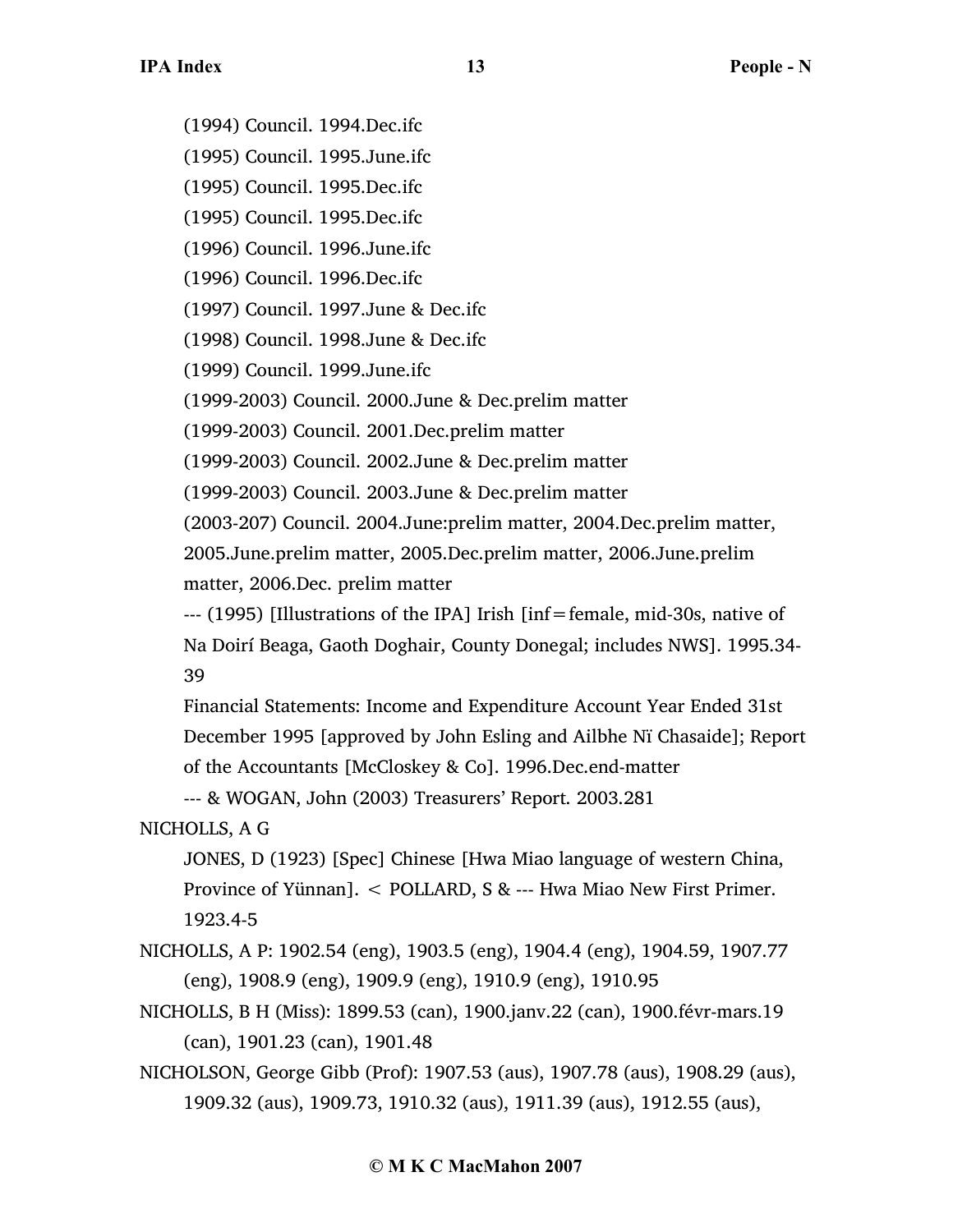- 1913.42 (aus), 1914.Suppl.32 (aus), 1925.Suppl.10 (aus), 1930.22 (aus),
- 1932.25 (aus), 1934.40 (aus), 1936.45 (aus), 1938.40 (aus)
- TUTTLE, E H (1910) [Rev] --- (1909) A Practical Introduction to French

Phonetics for the Use of English-Speaking Students and Teachers. London:

Macmillan & Co Ltd. 1910.50-51. Comm: D Jones on the use of 065

--- (1910) La phonétique en Australie. 1910.58

NICHOLSON, H: 1909.71 (eng), 1910.9 (eng), 1911.16 (eng), 1912.30 (eng),

1913.14 (eng), 1914.Suppl.9 (eng)

NICHTENHAUSER  $\sim$  NICHTHAUSER, D (Miss): 1931.18 (usa), 1932.20 (usa), 1934.35 (usa)

NICHTHAUSER: see NICHTENHAUSER ~ NICHTHAUSER

- NICHTISCH, [ ]: 1905.10 (ger)
- NICKEL, Elisabeth: 1908.113 (ger), 1909.16 (ger), 1910.16 (ger), 1910.144

NICOL, [ ] (Miss): 1907.90 (sco), 1908.9 (sco), 1909.9 (sco), 1910.9 (sco),

1911.16 (sco), 1912.30 (sco), 1913.14 (sco), 1914.Suppl.9 (sco) NICOL, Alan E: 1962.40 (sco), 1964.17 (sco)

NICOLAIDIS, Katerina (Dr): 1994.53 (sco), 1998.134 (gre), 2000.121 (gre), 2005.126 (gre)

(2003-207) Council. 2004.June:prelim matter, 2004.Dec.prelim matter, 2005.June.prelim matter, 2005.Dec.prelim matter, 2006.June.prelim matter, 2006.Dec. prelim matter

--- (2004) IPA Life Membership: H F Aikens, Kenneth R Lodge, Marion Shirt, Raymond S Weitzman, Hans W Wodarz. 2004.123

--- (2005) IPA Life Membership: Keith Davidson, Carlos Gussenhoven, R K Sprigg. 2005.123

--- (2005) Approval of new IPA sound: the labiodental flap. 2005.261

--- (2005) Revision of By-Law Number 1: membership fee in Euros. 2005.261

--- (2006) IPA Life Membership: Andrew R Butcher, Frances Ingemann, Graham E Pointon. 2006.133

NICOLE, R (Rév Père): 1929.54 (alg), 1930.20 (alg), 1932.23 (alg), 1934.38 (alg)

NICOLOSI, F (Dr): 1953.24 (ita), 1954.16 (ita), 1955.Suppl.vi (ita)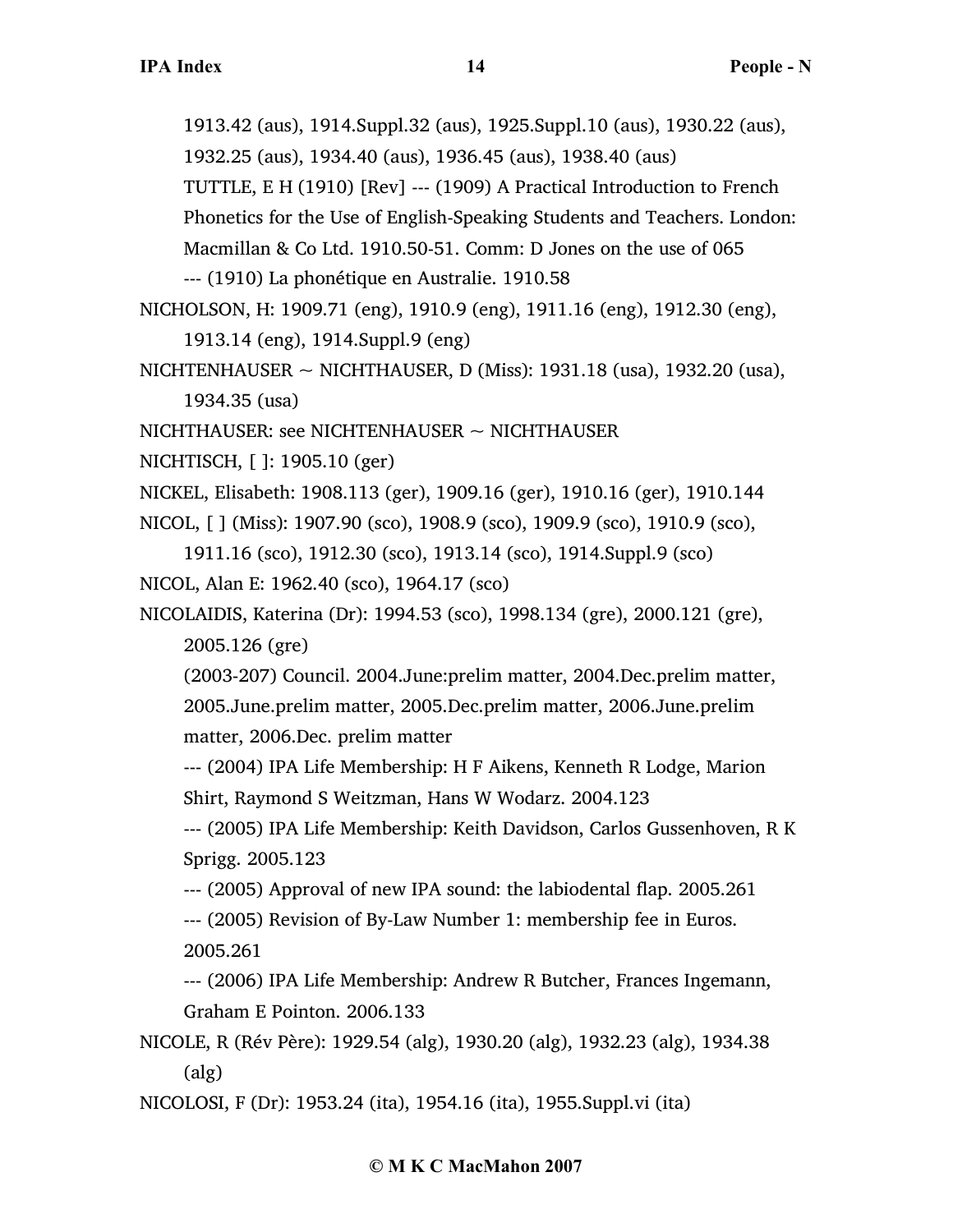NICOLSON, J R (Miss): 1911.129 (eng), 1912.30 (eng), 1913.14 (eng)

NIEBUHR, Oliver (Mr): 2005.126 (ger)

NIEDERLÄNDER, J (Dr): 1896.103 (ger), 1896.136 (ger), 1897.23 (ger),

1897.51, 1897.110 (ger), 1898.34 (ger), 1898.67 (ger), 1899.10 (ger),

1900.janv.11 (ger), 1900.122 (ger), 1901.12 (ger), 1902.11 (ger), 1902.51

NIELSEN, [ ] (Mlle): 1897.125 (mad), 1897.142 (mad), 1898.23 (mad), 1899.23 (mad)

NIELSEN, Arn: 1897.74 (den), 1898.16 (den), 1899.17 (den), 1899.35,

1900.janv.18 (den), 1900.févr-mars.19, 1901.19 (den), 1902.23 (den), 1903.17 (den)

NIELSEN, Mathias: 1895.186 (den), 1896.32 (den)

NIELSEN, N: 1897.28 (den), 1897.52

NIELSEN, V: 1898.34 (den), 1899.17 (den), 1900.janv.18 (den), 1900.févrmars.19, 1901.19 (den), 1902.17 (den), [death] 1902.114

NIEMANN, Karl: 1906.13 (ger), 1907.14 (ger), 1908.15 (ger), 1908.63

NIEMINEN, Eino: 1911.32 (fin), 1912.47 (fin), 1913.32 (fin), 1914.Suppl.22 (fin)

NIERHAUS, M: 1898.89 (ger), 1899.10 (ger), 1900.janv.11 (ger), 1901.12 (ger),

1901.70 (ger), 1902.11 (ger), 1902.51

NIERI, Idelfonso

CAMILLI, A (1946) [Spec(Stud)] Italiano. T'ho conosciuto fico! < ---

(trascrizioni semplificate). 1946.30-31, 1947.33-34

FIORELLI, P (1964) [Spec(Stud)] Italiano. Che fortuna che non era

forcelluto  $\leq$  --- 1964.35-36

NIEUWENHUIJS  $\sim$  NIEUWENHUIJZE, W L van: 1909.113 (dei), 1910.31 (dei)  $NIEUWENHUJZE:$  see  $NIEUWENHUIJS \sim NIEUWENHUIJZE$ 

NIEWENGLOWSKI, [ ]

[Elections to the Conseil Supérieur de l'Instruction Publique de France. See 1888.May.208/40.] 1888.June.255/47

NIHALANI, Paroo K (Prof): 1994.53 (sin), 1998.134 (sin), 2000.121 (jap)

--- (1973) Lip and jaw movements in the production of stops in Sindhi. 1973.75-80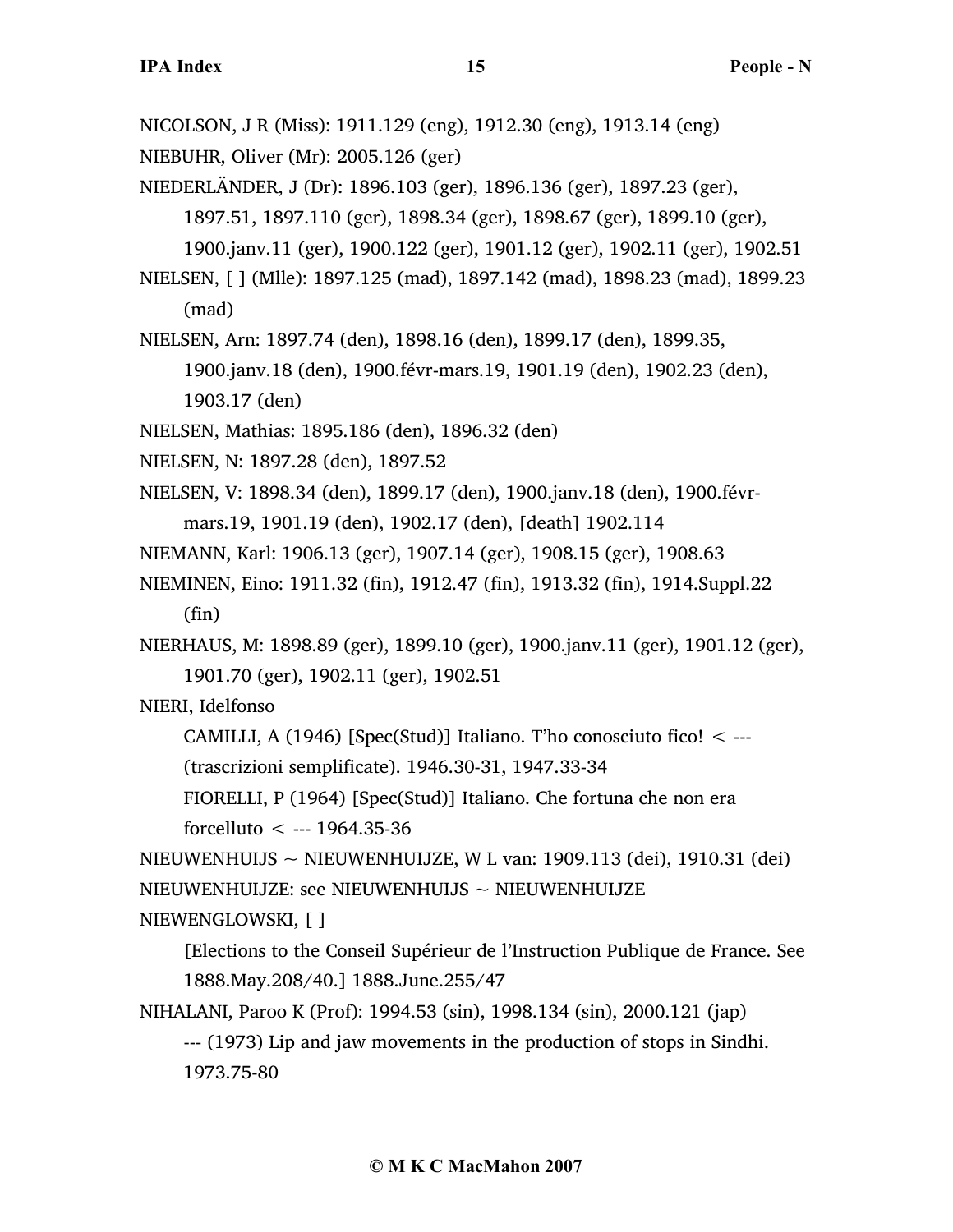--- (1995) [Illustrations of the IPA] Sindhi [inf=male, first generation speaker of Sindhi, grew up in Sindh, moved to India in 1947; includes NWS]. 1995.95-98

DART, Sarah N & --- (1999) The articulation of Malayalam coronal stops and nasals [infs= 5 females, 4 males; central to north-central and southern Kerala] 1999.129-142

NIKOLAEVA, Tatjana M (Prof): 1994.53 (rus), 1998.134 (rus), 2000.121 (rus), 2005.127 (rus)

ROACH, Peter (1990) Association business and announcements  $\mathbf{r} =$  Council

election results]. 1990.Dec.72

(1991) Council. 1991.June, Dec.ifc

(1992) Council. 1992.ifc

(1993) Council. 1993.June.ifc

(1993) Council. 1993.Dec.ifc

(1994) Council. 1994.June.ifc

(1994) Council. 1994.Dec.ifc

(1995) Council. 1995.June.ifc

(1995) Council. 1995.Dec.ifc

(1996) Council. 1996.June.ifc

(1996) Council. 1996.Dec.ifc

(1997) Council. 1997.June & Dec.ifc

(1998) Council. 1998.June & Dec.ifc

(1999) Council. 1999.June.ifc

NIKOLAIDIS, D A: 1955.49 (tur), 1955.Suppl.vii (tur)

NIKOLAJEFF, Raise (Frau): IPA exam result (German). 1912.132

NILSON, [ ]: 1909.138 (fra)

NILSSON, A: 1905.25 (swe), 1906.20 (swe), 1906.30

NILSSON, C A: 1889.6 (swe), 1890.6 (swe), 1890.50

NILSSON, E (Frk): 1912.92 (swe), 1913.31 (swe), 1914.Suppl.21 (swe)

NILSSON, Elof E: 1888.Feb.73/9 (swe), 1889.66, 1890.17 (swe), 1891.7 (swe),

1892.10 (swe), 1893.10 (swe), 1894.27, 1894.11 (swe), 1895.12 (swe),

1895.32 (swe), 1895.98, 1896.14 (swe), 1896.35

NILSSON, Eric: 1894.49 (swe), 1895.12 (swe)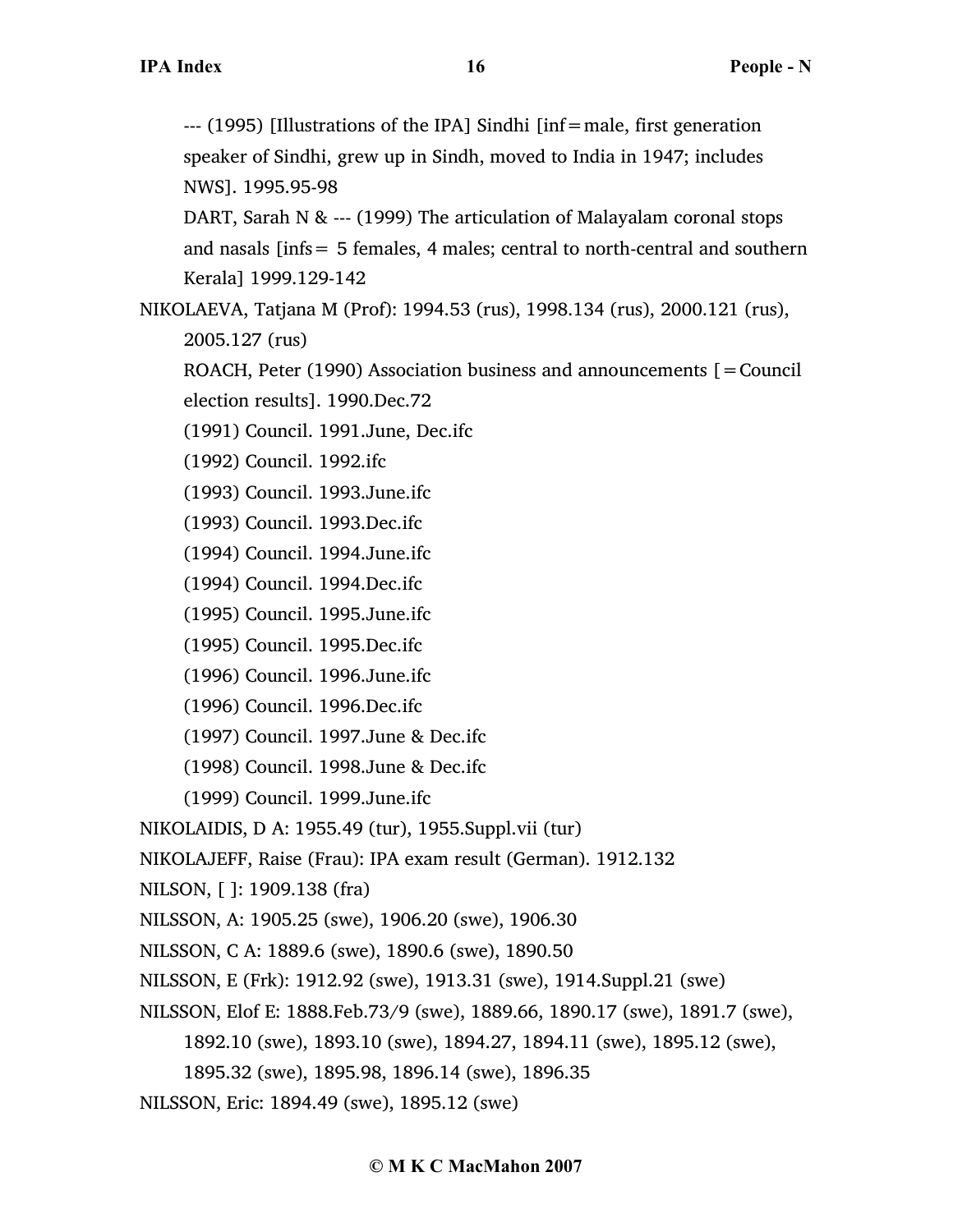- NILSSON, Jakob: 1893.10 (swe), 1894.11 (swe), 1894.27
- NILSSON, Sv: 1896.14 (swe), 1897.31 (swe), 1897.52
- NIMMO, Mary (Mlle): IPA exam result (French). 1912.131
- NIRVANAS, Pavlos
	- HARTMANN, Elizabeth (1965) [Spec] Modern Greek [Patras, Pelopennese].
	- $< -1965.29 30$
- NISHIHARA, Tadayoshi (Prof): 1962.21 (jap), 1966.19 (jap), 1972.Suppl.7 (jap), 1973.104 (jap), 1975.Suppl.10 (jap), 1978.Suppl.11 (jap), 1981.Suppl.10
	- (jap), 1994.53 (jap), 1998.134 (jap), 2000.121 (jap)
- NISHIHARA, Tetsuo (Prof): 2000.121 (jap), 2005.126 (jap)
- NISTED, [ ] (Frk): 1897.50 (den)
- NITSCHE, [ ]: 1903.24 (ger)
- NITSCHMANN, Betty (Frl): 1902.74 (ger), 1903.11 (ger), 1903.48
- NITZA, B: 1907.14 (ger), 1908.15 (ger), 1908.63
- NITZE, William Albert: 1895.97 (usa), 1895.126 (fra), 1896.17 (usa), 1896.35, 1897.33 (usa), 1897.52
	- PASSY, P (1925) [Rev] --- & WILKINS, E H (1918 & 1925) A Handbook of French Phonetics, with Exercises by C E Parmenter. New York: H Holt &

Co. 1925.26-27

- NIVETTE, Joseph
	- SMITH, N V (1971) [Rev] --- (1970) Principes de grammaire générative Bruxelles: Éditions Labor; Paris: Nathan. 1971.41-45
- NIXON, E (Miss): 1909.42 (eng), 1910.9 (eng), 1910.167 (eng), 1912.30 (eng),
	- 1913.14 (eng), 1914.Suppl.9 (eng)
- NO: see ELBÉR NO
- NOACK, [ ]: 1902.23 (ger)
- NOBILING, Gertrud (Frl): 1900.53 (ger), 1901.12 (ger), 1901.47
- NOBILING, Oskar Julius (Dr): 1895.153 (brz), 1896.18 (brz), 1896.84 (ger),
	- 1896.136 (brz), 1897.34 (brz), 1898.21 (brz), 1899.21 (brz), 1900.janv.22 (brz), 1901.23 (brz), 1901.86 (brz), 1902.21 (brz), 1903.21 (brz), 1904.19 (brz), 1905.19 (brz), 1906.23 (brz), 1907.26 (brz), 1908.27 (brz), 1909.28 (brz), 1909.71 (brz), 1910.27 (brz), 1910.143 (brz), 1911.35 (brz), 1912.52 (brz), 1913.38 (brz), 1914.Suppl.27 (brz)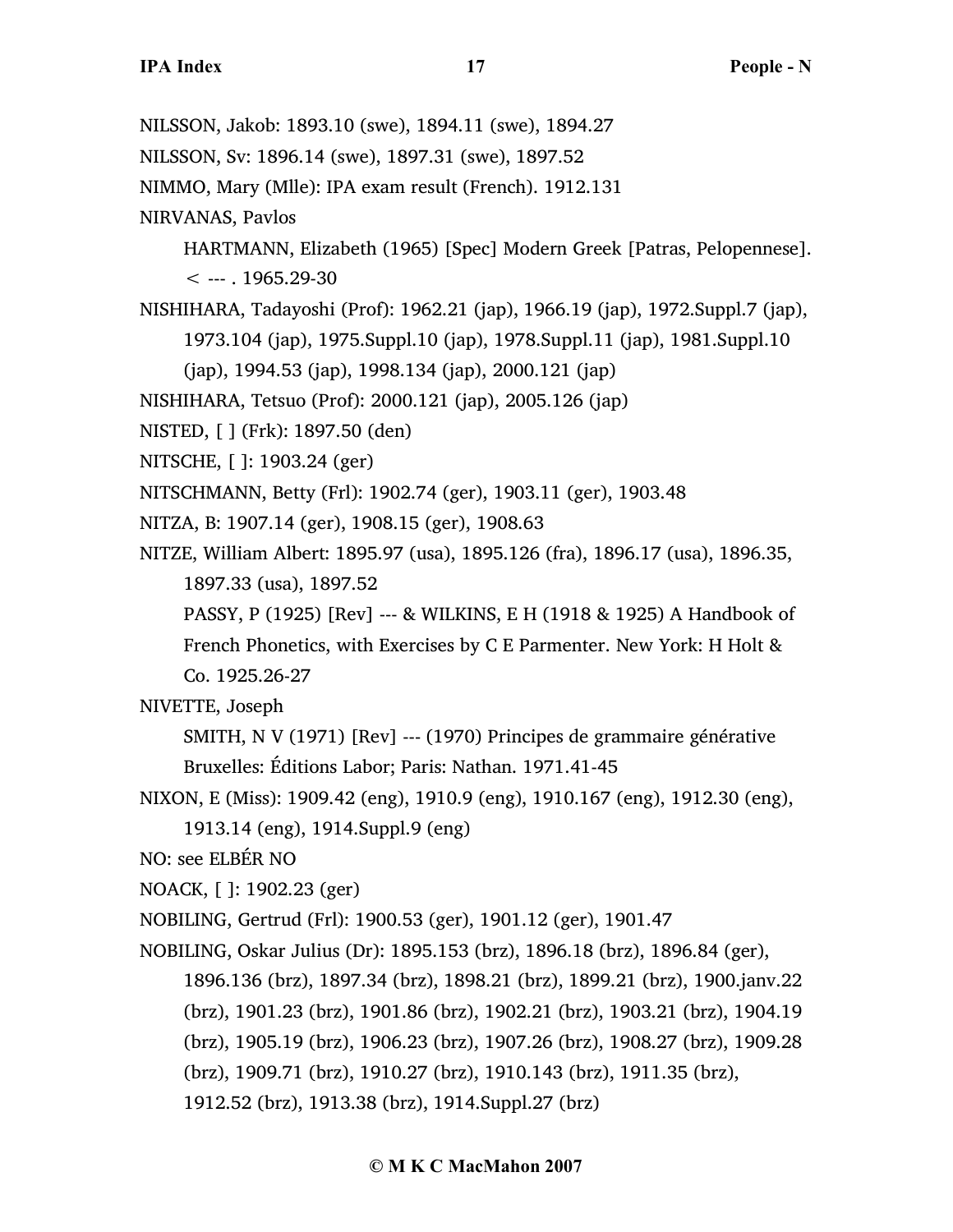--- (1896) Einiges über Quantität der verschiedenen Laute im Deutschen

[=length of vowels and consonants]. 1896.42-45

BERNHARDT, J (1896) Quantität der verschiedenen Laute im Deutschen [see NOBILING, O 1896, 42-45]. 1896.90-92

--- (1897) Quantität im Deutschen [see BERNHARDT, J 1896.90-92; incl comments on the Hamburg/Holstein accent]. 1897.60-61

[--- : preparing Primeiro livro de Alemão [=German textbook for Brazilian students]]. 1899.37

--- (1899) [Spec] Portugais, prononciation du Brésil. StJ. 1899.63

 $-$ -- (1899) Enseignement phonétique [=in Brazil]. 1899.140

 $-$ -- $(1899)$  Voyelles allemandes  $[$  = short vowels]. 1899.140-141

VIËTOR, W (1900) Enge deutsche Kurzen  $[$  = quality of short vowels; see NOBILING, O 1899.140-141. Comm: P Passy]. 1900.27-28

--- (1900) Geschlossene deutsche Kurzen [=quality of short vowels; see VIËTOR, W, 1900, 27-28]. 1900.58-60

PANCONCELLI-CALZIA, G (1901) [Rev] --- (1901) Primeiro Livro de Allemào. Sào Paulo. 1901.86-87

--- (1902) Der Lautwert des n vor f im Deutschen [=Hamburg accent]. 1902.120-121

--- (1906) Normalized phonetic spelling [=Hamburg pronunciation of German]. 1906.111-112

BAUSE, J (1907) Vereinfachte Schreibung. 1907.45

--- (1907) [Rev] VIANNA, A R G (1903) Portugais: phonétique et

phonologie, morphologie,textes. Leipzig: B G Teubner. 1907.67-70 [Election results]. 1908.29-30

[Membership of Council 1908]. Exposé des Principes (1908). 1908.Suppl.2- 3

PASSY, P (1909) Avis de nos conseillers  $[=(i)$  DJ proposed as Assistant Secretary of the af (ii) 'scientific supplement' proposed (iii) future of Partie des élèves (iv) phonetics exams (v) advanced certificate (vi) alphabet].

1909.44-47, 74-76, 77-79, 97-101

[Election results]. 1910.32-33

NOBLE, R P (Dr): 1953.45 (usa), 1955.Suppl.vii (usa)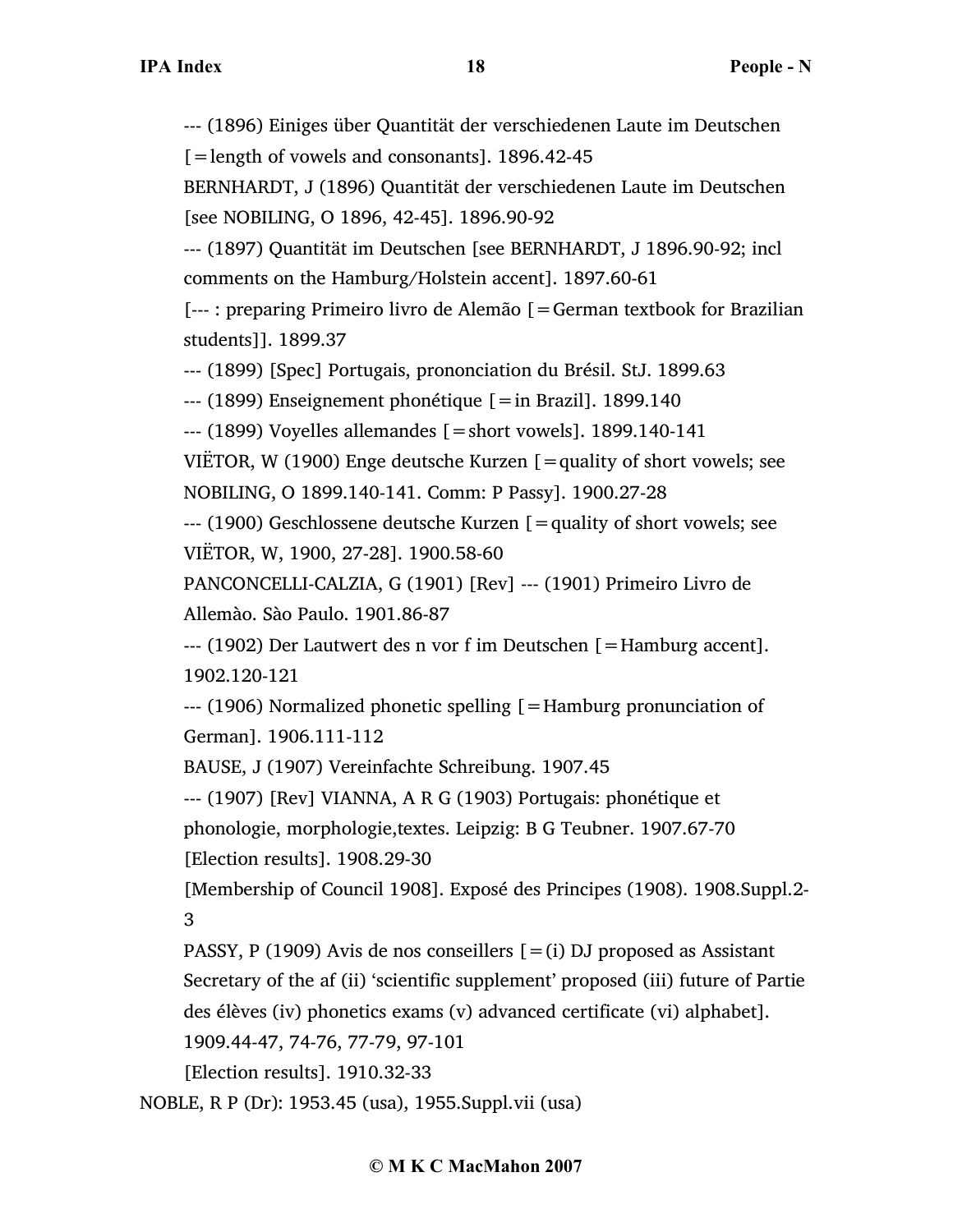NOCCHI, Nadia (Miss): 2005.126 (ita)

NODERMAN, [ ] (Preb): 1894.49 (swe), 1895.12 (swe), 1896.14 (swe), 1896.35 NOÉ, Henri: 1906.93 (bel), 1907.18 (bel), 1908.18 (bel), 1909.20 (bel)

NOËL-ARMFIELD, George: 1908.9 (eng), 1909.5 (eng), 1909.95 (eng), 1910.5

(eng), 1911.12 (eng), 1912.25 (eng), 1913.9 (eng)

--- (1908) [Spec] Dialect of Whitby (Yorkshire). Conversation heard in a Whitby street. 1908.119-120

--- (1909) [Spec] Guernésien [prononciation de la paroisse de Saint Martin]. Le petit port. 1909.63-65

--- (1909) [Rev] RICHARDS, S A (1908) Phonetic French Reader. London: J M Dent & Sons Ltd. 1909.85-87

--- (1909) [Spec] English [Northern. Passage from Cameos of English History, Series II, p 335. Inf born & bred in the North of England...subject to Midland influences...his pronunciation does not greatly differ from Standard Southern English'. 1909.89-90

--- (1909) Scenes from Shakespeare in the original pronunciation at University College, London 1909.117-119

[--- : lectures on French phonetics, London]. 1909.131

--- (1910) [Rev] HARCOURT, L (1909) German for Beginners: A Reader and Grammar in Two Parts. Marburg: N G Elwert; London: Whittaker & Co. 1910.47-48

--- (1910) [Rev] BURGER, A (1907) Die gleich- und ähnlichlautenden Wörter der französischen Sprache. Ein Beitrag zum methodischen Studium des französischen Wortschatzes, seiner Orthoëpie und Orthographie. St Pölten: J G Sydy. 1910.52-53

--- (1910) [Rev] SCHMIDT, J (1909) Französische Schulphonetik. Cöthen: O Schulze. 1910.53-55

--- (1910) Some East London street cries 1910.75-78

--- (1910) [Rev] MOTTI, P (1909) Grammatica elementare della lingua francese. Heidelberg: Julius Groos. 1910.79-80

JONES, D (1910) [Rev] ---(1909) 100 Poems for Children. With proverbs, maxims and tunes. Collected and phonetically transcribed. 1910.82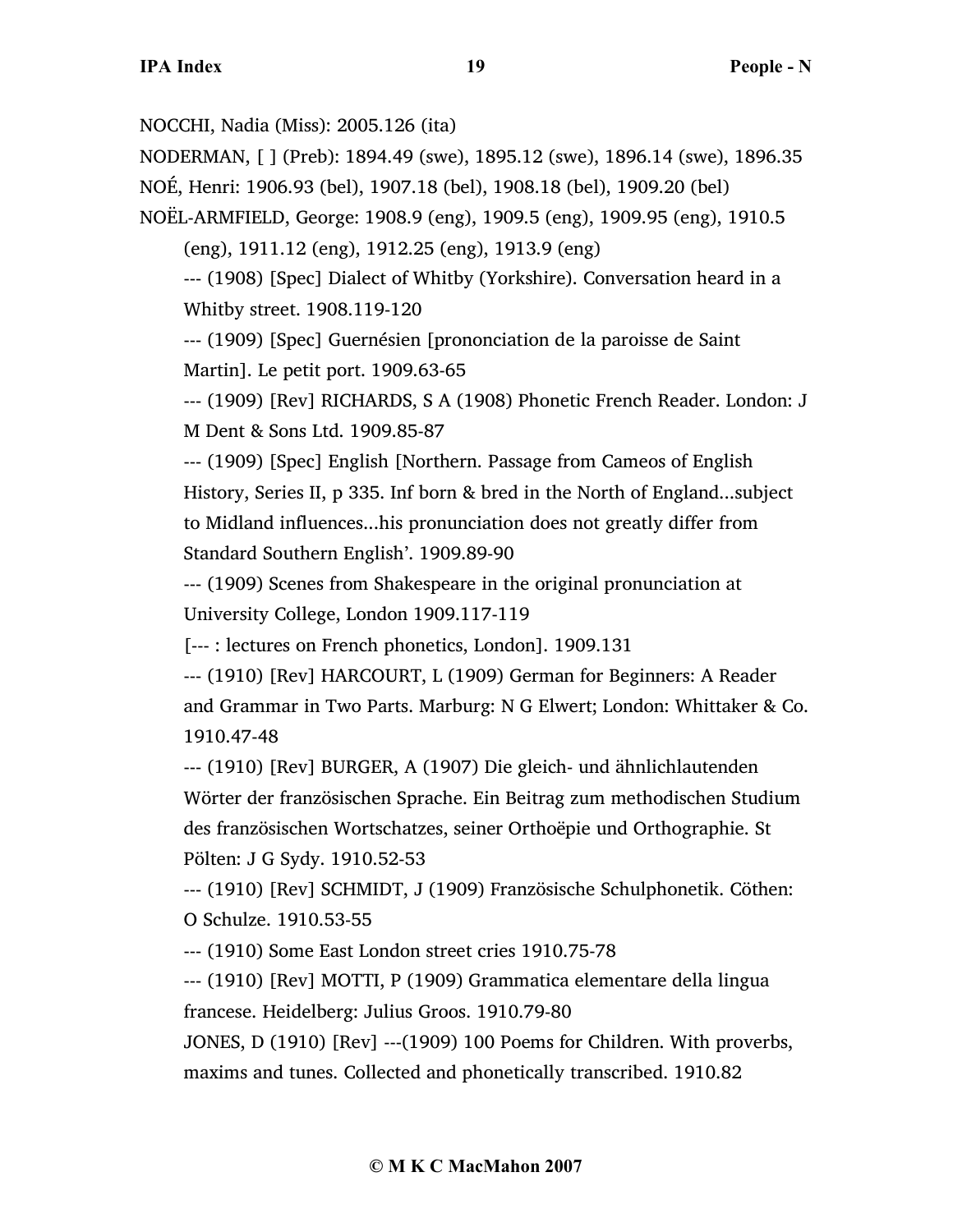--- (1910) [Rev] PAEGLE, E (1910) Angļu Walodas mahziba eesahzejeem.

English Lessons for Beginners. Rigā: Latvia Press. 1910.130-131

--- (1910) [Rev] TESSON, L (1910) Livre de lecture phonético-ortografique. Paris: C Amat. 1910.131

--- (1910) [Rev] TESSON, L (1909) Le Verbe français raissoné; exposé d'une méthode tout à fait nouvelle pour apprendre et pour enseigner les verbes français. Paris: C Amat. 1910.132

--- (1911) [Spec(Stud)] English. A Passage from Motley's "United Netherlands" [=MOTLEY, J L History of the United Netherlands]. 1911.59 --- (1911) [Rev] RUNGE, H (1909) Kleine englische Sprachlehre, besonders für Elementarklassen von Real- und Tochterschulen. Heidelberg: Julius Groos. 1911.112

---(1911) [Rev] PALMER, H E [nd] Les 23 particules verbales. Méthode Palmer. Sheet X2. 1911.113

--- (1911) The phonetic campaign in North America [=efforts by Louis Tesson to introduce phonetic methods into language teaching, including founding La Ligue internationale de l'enseignement des langues vivantes dans les écoles primaires; incl transcriptions of French in a simplified phonetic script]. 1911.165-169

---(1911) [Rev] SAVORY, D L (1911) Die vierzehn Nothelfer, von Wilhelm Heinrich Riehl. London: Rivington's. 1911.177-178

[--- : appointment, London]. 1912.110

--- (1912) [Spec] Luganda [language of Beganda (Uganda, Africa)]. Sol, StJ

[infs= Kesi B Mukasa and Jakobo Sajabi]. 1912.145-146

NOELLE, Adolf: 1913.18 (ger)

NOENINCKX, A H: 1913.26 (bel), 1914.Suppl.17 (bel)

NOERA, L J (Miss): 1928.65 (usa), 1930.19 (usa)

NOETHER, [ ]: 1902.24 (fra), 1903.4 (fra), 1903.48

NOGUÉ, [ ] (Mlle): 1902.4 (fra), 1902.51

NOHE, F W: 1903.66 (ger), 1904.10 (ger), 1904.34

NOHL, [ ]: 1896.104 (ger), 1896.136 (ger), 1897.23 (ger), 1897.51

NOLAN, Dan: 2000.121 (eir)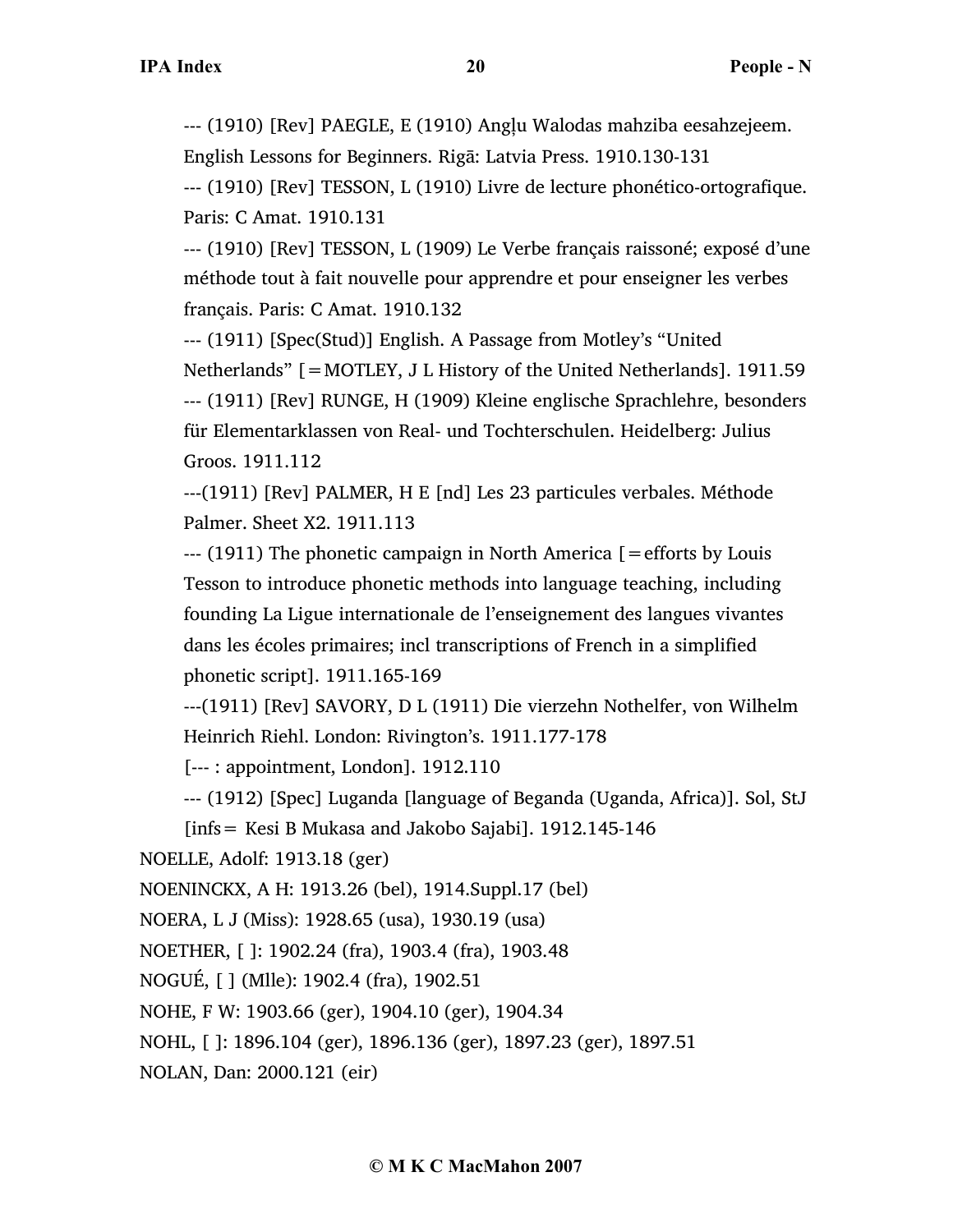NOLAN, Francis (Prof): 1990.ii.60 (eng), 1994.54 (eng), 1998.134 (eng), 2005.128 (eng) (1995) Council. 1995.Dec.ifc (1996) Council. 1996.June.ifc (1996) Council. 1996.Dec.ifc (1997) Council. 1997.June & Dec.ifc (1998) Council. 1998.June & Dec.ifc (1999) Council. 1999.June.ifc (1999-2003) Council. 2000.June & Dec.prelim matter (1999-2003) Council. 2001.Dec.prelim matter (1999-2003) Council. 2002.June & Dec.prelim matter (1999-2003) Council. 2003.June & Dec.prelim matter (2003-207) Council. 2004.June:prelim matter, 2004.Dec.prelim matter, 2005.June.prelim matter, 2005.Dec.prelim matter, 2006.June.prelim matter, 2006.Dec. prelim matter Editorial board/team: [Guest editor] 1995.June.prelim matter, 1995.Dec.prelim matter, 1996.June.prelim matter, 1996.Dec.prelim matter, 1997.prelim matter, 1998.prelim matter, 1999.June.prelim matter, 1999.Dec.prelim matter, 2000.prelim matter, 2001.June.prelim matter, 2002.June.prelim matter, 2002.Dec.prelim matter, 2003.June.prelim matter, 2003.Dec.prelim matter, 2004.June.prelim matter, 2004.Dec.prelim matter, 2005.June.prelim matter, 2005.Dec.prelim matter, 2006.June.prelim matter, 2006.Dec.prelim matter Coordinators for the 1989 Kiel Convention [and topics]. 1988.62-64 --- (1988) 2.2 Vowels 1988.69-74 ROACH, Peter (1990) Association business and announcements [=Council election results]. 1990.Dec.72 (1991-1992) Council (1991-1992). 1991.June.ifc, 1992.ifc Association News [--- elected Secretary from 1 January 1993]. 1992.78-79 --- (1992) International Association for Forensic Phonetics [=Code of Practice]. 1992.80-81 --- (1994) Election Results [November 1994]. 1994.44 --- (1995) Foreword to Vol 25:1. 1995.1-2

## **© M K C MacMahon 2007**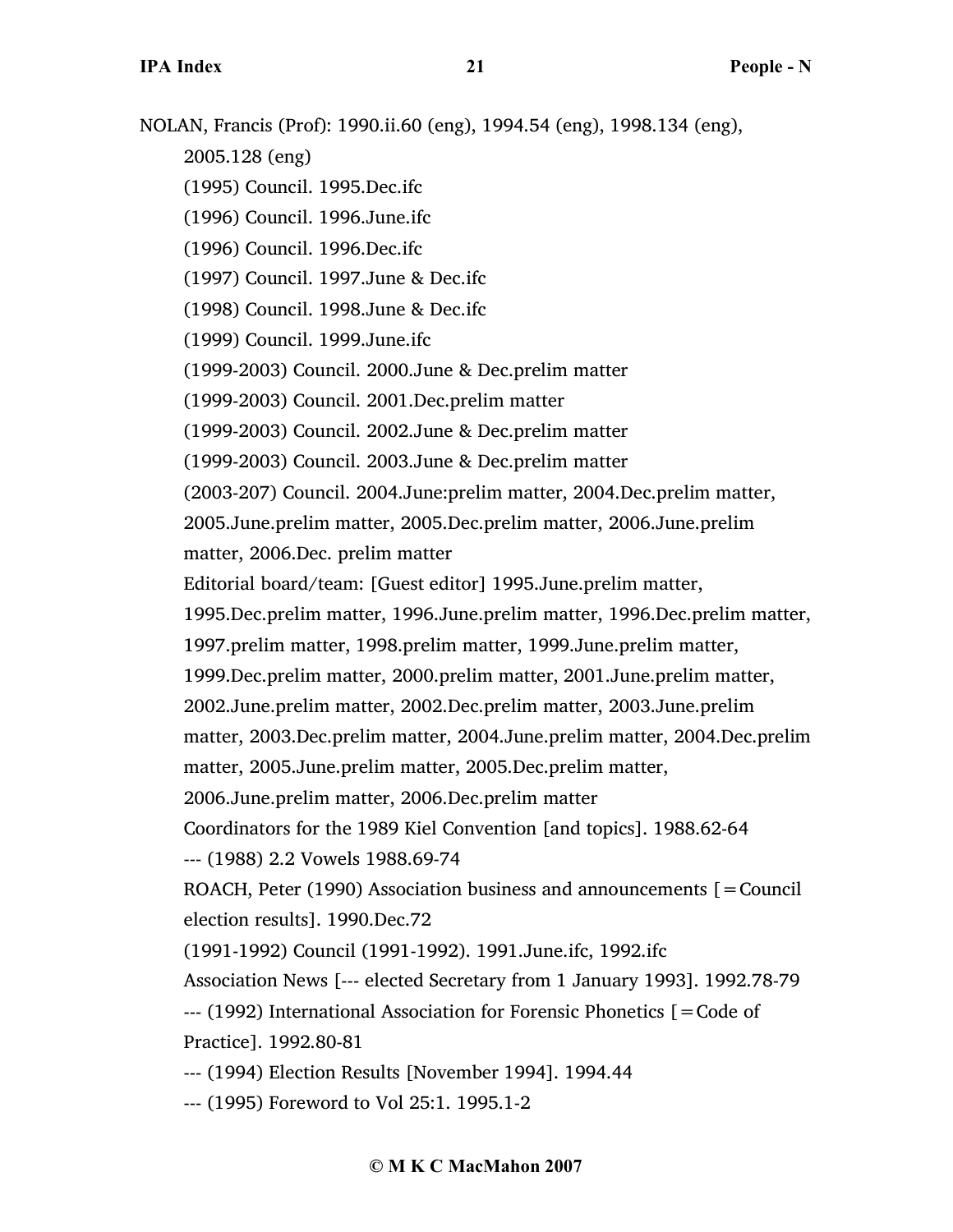--- (1995) Handbook of the International Phonetic Association: A guide to the use of the International Phonetic Alphabet. 1995.3-47

DANKOVIČOVÁ, Jana & --- (1999) Some acoustic effects of speaking style

on utterances for automatic speaker verification. 1999.115-128

KNIGHT, Rachael-Anne & --- (2006) The effect of pitch span on

intonational plateaux  $\text{links} = 8$  females, 4 males, aged between 21 and 29, students at the University of Cambridge]. 2006.21-38

NOLAN, H O (Dr): 1928.64 (usa), 1929.42 (eng), 1930.13 (eng), 1931.57 (eng), 1931.76 (eng), 1932.15 (eng), 1934.30 (eng), [death] 1934.62 --- (1929) Suggested symbol for  $\dot{\phi}$  [=for use in Arabic phonetics: 350].

1929.17. Comm: D Jones

- NOLTENIUS, [ ] (Miss): 1900.févr-mars.17 (eng), 1901.7 (eng), 1902.7 (eng), 1902.51
- NOMENS, [ ] (Mlle): 1900.126 (fra), 1901.4 (fra), 1902.4 (fra), 1902.51
- NONNENMACHER, Eduard (Dr): 1904.62 (auh), 1905.12 (auh), 1906.15 (auh), 1907.17 (auh), 1908.17 (auh), 1909.18 (auh), 1910.18 (auh), 1911.26 (auh), 1912.41 (auh), 1913.25 (auh), 1914.Suppl.16 (auh)
- NOOTEBOOM, Aug J P L J: 1909.137 (net), 1910.20 (net), 1910.95 (net),
	- 1911.27 (net), 1912.42 (net)
- NOR ASHIKIN, Kader Saheer: 2000.121 (sin)
- NORD, Lennart

In Memoriam. 1999.191

NORDFELDT: see NORDFELT  $\sim$  NORDFELDT

- NORDFELT ~ NORDFELDT, A (Dr):  $1888.July.313/49$  (swe),  $1889.6$  (swe), 1889.66, 1890.2 (swe), 1891.2 (swe), 1891.29 (swe), 1892.8 (swe), 1893.9 (swe), 1893.42, 1894.26 (swe), 1895.12 (swe), 1896.14 (swe), 1897.31 (swe), 1897.52
	- [List of candidates for election to Council (1891) and voting arrangements]. 1890.101-102
	- [Delay in publishing mf janvier1890; romanized version of ∫ acquired.] 1890.17-18
	- Question administrative  $[=$  call for nominations to Council (1891)]. 1890.89-90

## **© M K C MacMahon 2007**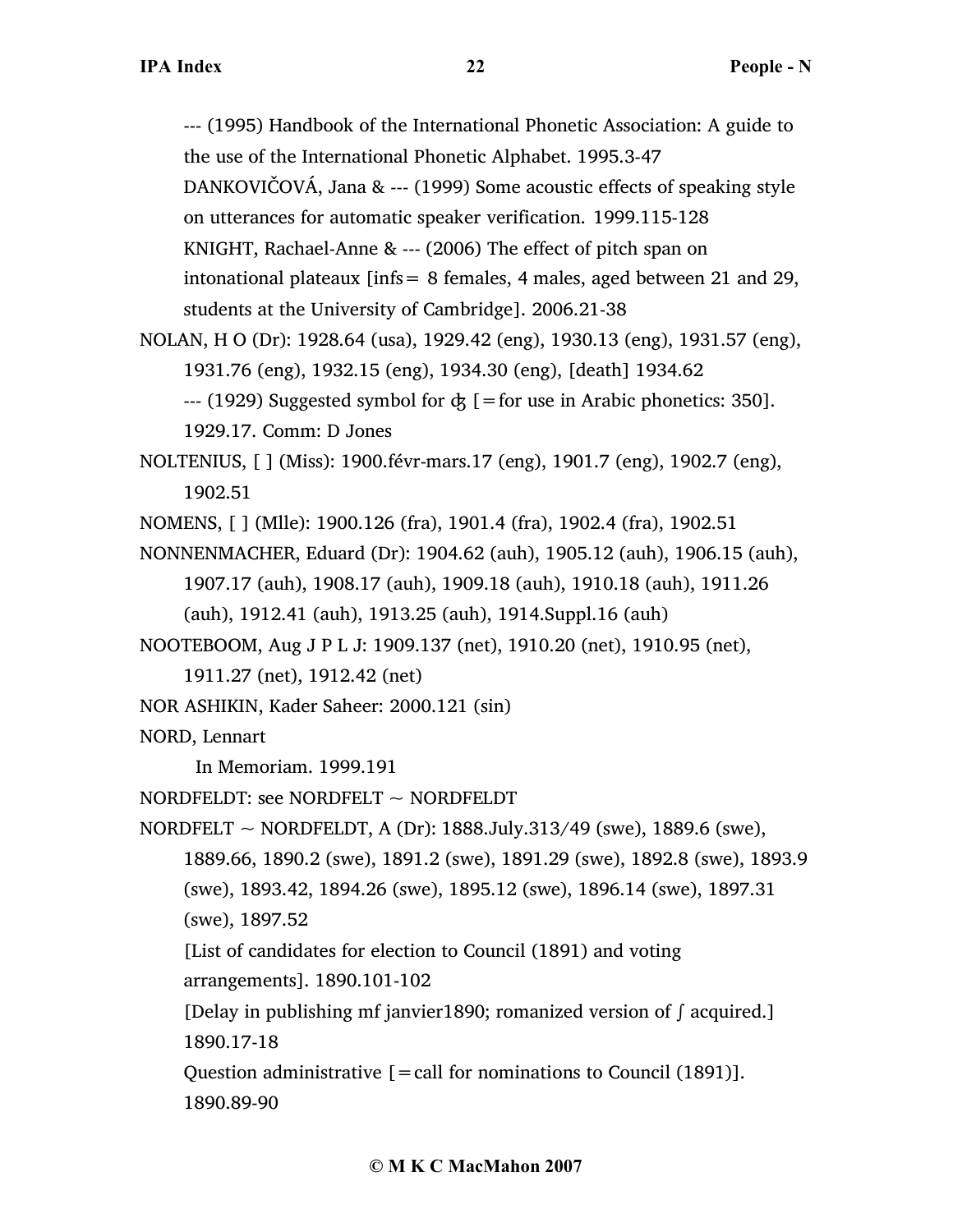[Results of Council elections (1890-1891)]. 1890.9, 1891.10-11

[List of candidates for election to Council (1892) and voting

arrangements]. 1891.122, 1891.134-135

[Publications Received.] 1891.61

[Results of election to Council (1892): voting figures.] 1892.12-13

NORDGREN, C O: 1887.Dec.405 (swe), 1888.janv.26/2 (swe), 1889.6 (swe), 1890.6 (swe), 1891.7 (swe), 1891.29 (swe), 1892.10 (swe), 1892.130 (swe), 1893.10 (swe), 1893.42

--- (1891) [Transcription of Finnish Swedish]. 1891.30-32. Comm: P Passy NORDIN, Hildur (Frk): 1893.145 (swe), 1894.11 (swe), 1895.12 (swe), 1896.14

(swe), 1897.31 (swe), 1897.51 (swe), 1898.18 (swe), 1898.36

NORDMANN, W: 1906.93 (rus), 1907.23 (rus), 1908.24 (rus), 1909.26 (rus), 1910.25 (rus)

NORDSTRÖM, K: 1896.212 (swe), 1897.31 (swe), 1898.18 (swe), 1898.36

NOREEN, Adolf Gotthard (Prof): 1886.Sept.[4] (swe), 1887.Feb.[1] (swe),

1888.janv.26/2 (swe), 1889.6 (swe), 1890.6 (swe), 1891.7 (swe), 1892.10 (swe), 1893.10 (swe), 1894.11 (swe), 1894.27, 1895.12 (swe), 1896.14 (swe), 1897.31 (swe), 1898.18 (swe), 1899.18 (swe), 1900.janv.19 (swe), 1901.20 (swe)

PASSY, P (1886) [Editorial: Nordiska Filologmötet, Stockholm, 13 August 1886, discussion of language-teaching methods by ... --- ]. 1886.Sept.[1] [Spelling reform association established in Sweden (Sec: --- ), monthly journal Nystavaren to be published; article by Fourès on the International Phonetic Society < L'Instituteur-Sténographe.] 1886.Sept.[4] JESPERSEN, O (1886) [Rev] LYTTKENS, I A & WULFF, F A (1885) Svenska spràkets ljudlära och beteckningslära, jämte en afhandling om aksent. Lund: Gleerup. [incl comments by --- in Nystavaren.] 1886.Oct.[2] [Spelling reform in Sweden: Tegnér replies to --- 's criticism of his book in Nystavaren; see also 1886.Oct.[2-3].] 1886.Nov.[4] [Rev] --- (1887) De Nordiska Språken. Kortfattad öfversikt. Upsala: R

Almqvist & J Wiksell. 1887.March.[3]

[Rev] --- (1888) Om språktiktighet: andra upplagan. Upsala: W Schultz. 1888.June.253/45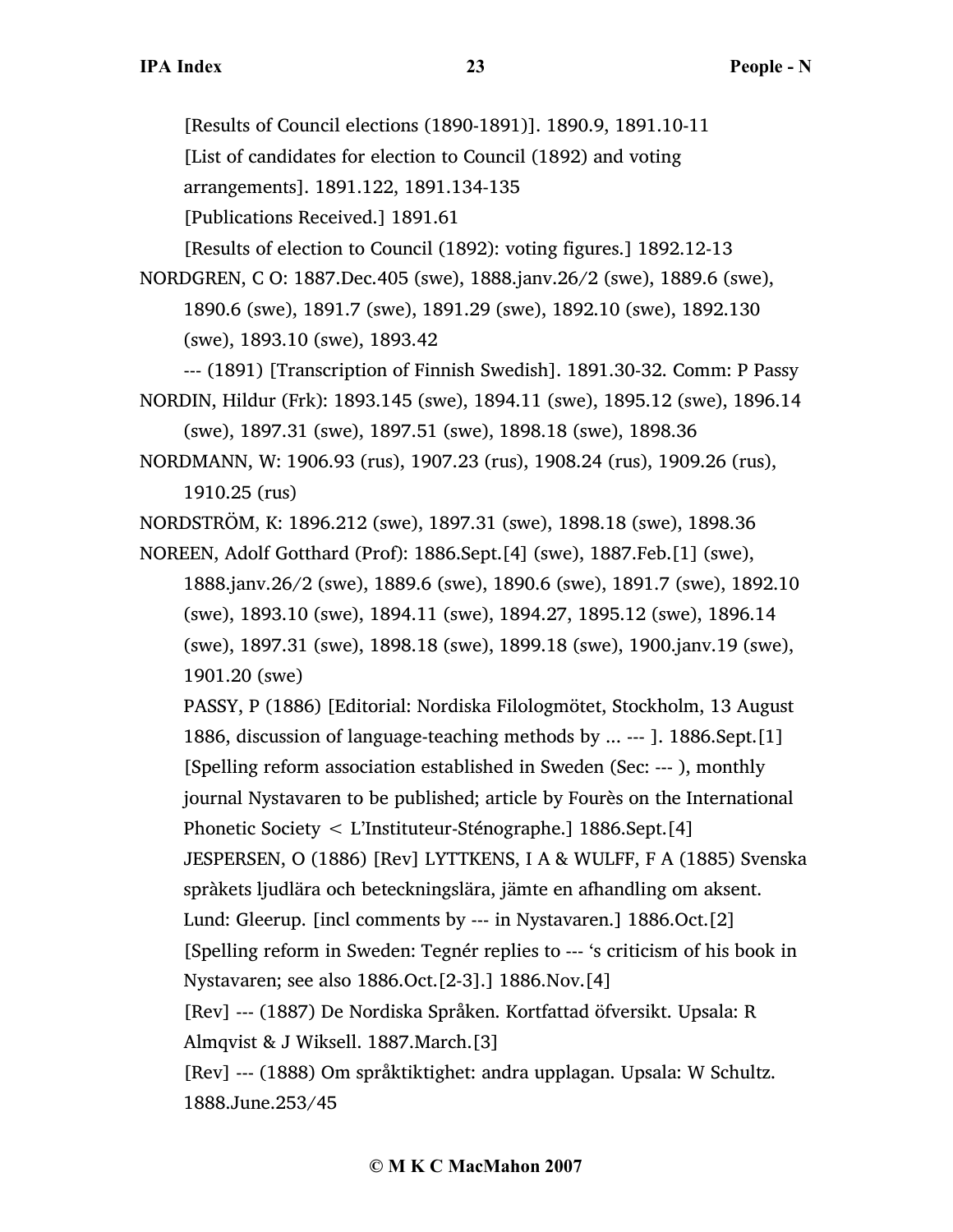[Publications Received.] 1892.81-82 NORGREN, A: 1895.165 (swe), 1896.14 (swe), 1896.35 NORHEIM: see MOSSIGE ~ MOSSIGE-NORHEIM NORINDER, L: 1890.61 (swe), 1891.7 (swe), 1891.29 (swe) NORLIN, Kjell LINDAU, Mona, --- , SVANTESSON, Jan-Olof (1990) Some cross-linguistic differences in diphthongs. 1990.July.10-14 NORMAN, Axel: 1891.133 (swe), 1892.10 (swe), 1893.10 (swe), 1894.11 (swe), 1894.27 NORRBYVALLDA, Bureau de Poste (swe): 1913.86, 1914.Suppl.21 (swe) NORTE, F: 1930.20 (brz), 1932.22 (brz), 1934.38 (brz), 1936.42 (brz), 1938.38 (brz) NORTH, T G: 1911.129 (aus), 1912.55 (aus), 1912.119 NOSI, Frederick PRING, J T (1940) [Spec] Albanian [Elbasan, with a slight Valona influence; inf= --- ]. NWS. 1940.45-46. Corr: 1941.7 NOSSKE, Gustav: 1904.86 (ger), 1905.10 (ger), 1906.13 (ger), 1907.14 (ger), 1907.55 NOSZICK, M (Frl): 1902.74 (ger), 1903.11 (ger), 1903.48 NOTTEMEIER, [ ] (Dr): 1890.17 (ger), 1891.7 (ger), 1891.30 NOUGARET, F: 1891.69 (fra), 1892.2 (fra), 1893.2 (fra), 1894.2 (fra), 1895.3 (fra), 1895.32, 1896.3 (fra), 1897.27 (ita), 1898.15 (ita), 1898.36 [J Jeanjacquet: appointment, University of Lund, in succession to --- ]. 1892.110 NOVIKOW, J A: 1894.169 (fra), 1895.14 (rus), 1895.33 NOVOA, Ernestina: 1914.Suppl.29 (chl) NOVOTNI, Slava (Mlle): 1897.178 (auh), 1898.12 (auh), 1898.90 (auh), 1899.13 (auh), 1899.35, 1900.janv.14 (auh) NOWACK, R: 1898.9 (ger), 1899.10 (ger), 1900.janv.12 (ger), 1901.12 (ger), 1901.47 NOWAK, Pawel: 2005.129 (usa) NOWOTNY, Pawoł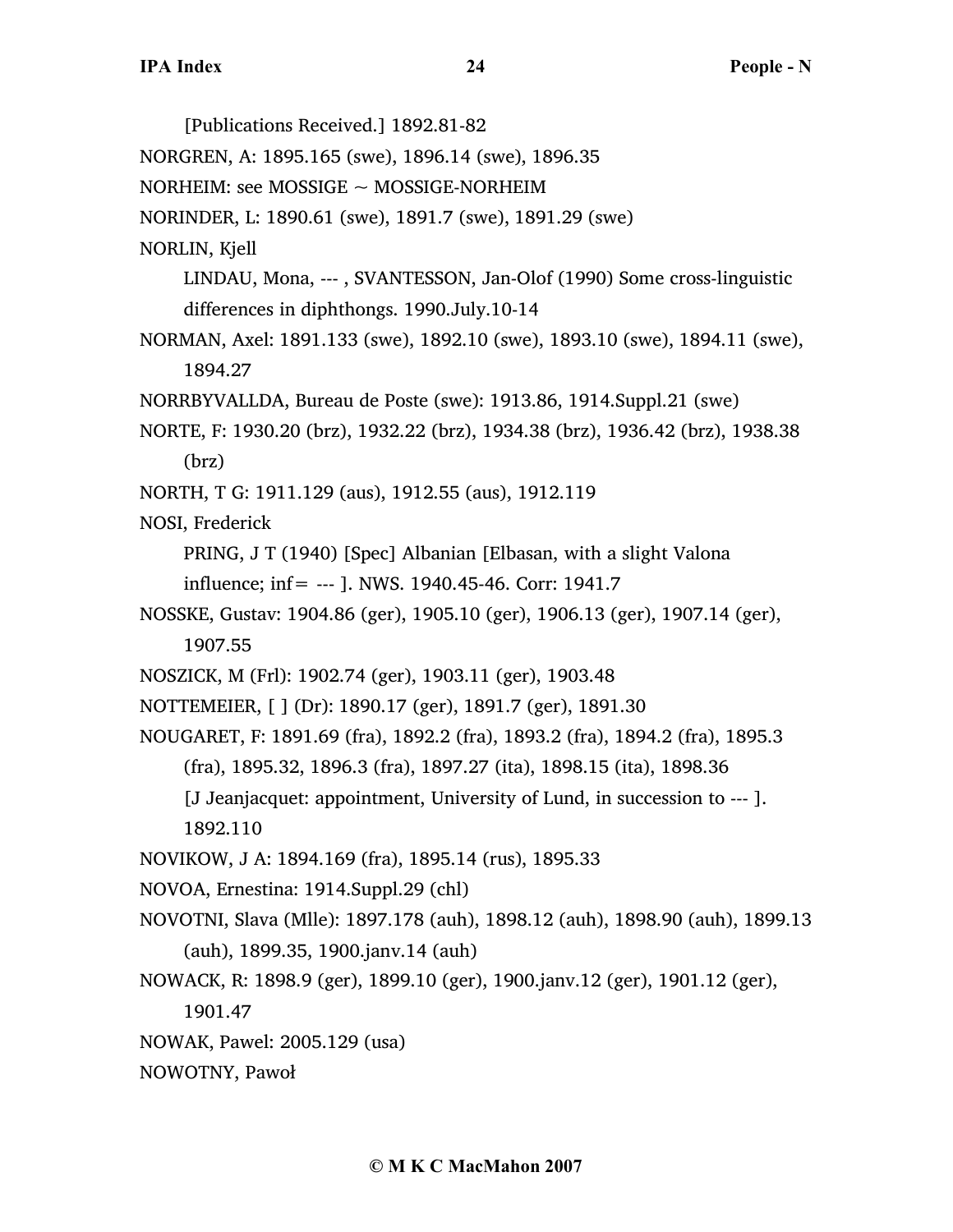AREND, M Z (1938) [Spec] Lusatian (Budyšin/Bautzen; inf= --- , aged 22).

NWS. 1938.23-24

NUAMI, J S A: 1987 (eng) [IPA-Rec]

NUME, B (Rev): 1934.62 (eng), 1936.36 (eng)

NUSSBAUM, [ ] (Mlle): 1898.89 (fra)

NUSSERWAN C DARUVALA: see DARUVALA

NUTT, [ ]: 1896.84 (fra), 1897.17 (fra), 1898.4 (fra), 1899.4 (fra), 1900.janv.5 (fra), 1900.févr-mars.19, 1901.30 (eng), 1902.4 (fra), 1902.7 (eng), 1902.51

NUTTALL, John: 1976.44 (eng), 1978.Suppl.18 (eng), 1981.Suppl.18 (eng), 1990.ii.60 (eng), 1994.54

NUZZOLESE, G: 1983.61 (ita)

- NWOKAH, E E (Dr): 1982.55 (nig)
- NYE, Douglas D: 1914.81 (usa)

NYGRÉN, Anna (Frk): 1892.57 (fra), 1892.105 (fin), 1893.11 (fin), 1894.12

(fin), 1895.13 (fin), 1896.16 (fin), 1897.32 (fin), 1898.19 (fin), 1899.20

(fin), 1899.36, 1909.25 (fin), 1910.24 (fin), 1911.32 (fin)

NYGRÉN, Eugén: 1897.74 (fin)

NYGREN, Jos: 1894.49 (swe), 1895.12 (swe), 1895.33, 1896.14 (swe), 1897.31 (swe), 1897.52

NYMAN, Eva (Frk): 1913.32 (fin), 1914.Suppl.22 (fin)

NYQVIST  $\sim$  NYQVIST GOËS, Alvar: 1960.38 (swe), 1961.Suppl.vii (swe),

1964.37 (swe), 1972.Suppl.10 (swe), 1975.Suppl.14 (swe), 1981.Suppl.15 (swe)

NYQVIST, A (1962) A note on the syllable. 1962.27-28

NYQVIST GOËS: see NYQVIST  $\sim$  NYQVIST GOËS

NYROP, Kristoffer

[Publications Exchanged.] 1892.146

CLOOS, C (1893) [Rev] --- (1893) Kortfattet Fransk Lydlære, til Brug for

Lærere og Studerende. København: P G Philipsen. 1893.171-173

SAROÏHANDY, J (1894) [Spec(Stud)] Español. Acertijos < --- Lærebog,

1891. 1894.111-112

[--- : appointment, Copenhagen]. 1895.41